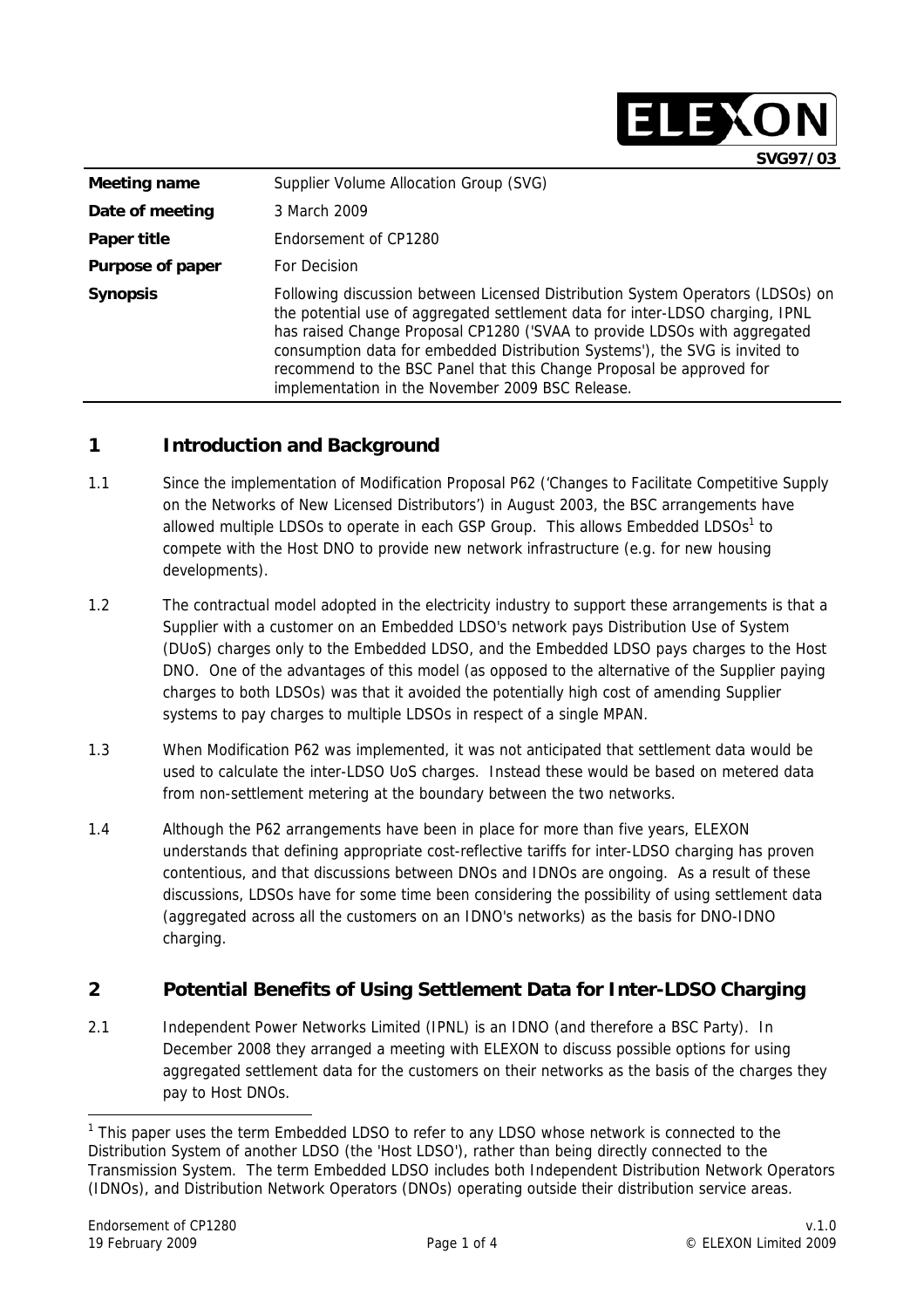- 2.2 As outlined in their Change Proposal CP1280 (attachment 1), IPNL believes that the overall cost per site of the current charging arrangements is disproportionately high. These costs include:
	- the cost of finding or building an appropriate shelter for the meter;
	- the cost to LDSOs of installing the meter (particularly where the LDSOs do not have associated metering businesses);
	- the cost of reading the meter; and
	- the cost of dealing with missing or invalid metered data.

IPNL estimates that, on an annualised basis, these costs amount to £250 per annum for each development.

- 2.3 In the past (IPNL believes) the impact of this issue has been reduced because the lack of costreflective IDNO tariffs has limited the number of projects developed by Embedded LDSOs. Once appropriate tariffs have been agreed by Ofgem, removing this artificial barrier, IPNL envisages that the number of developments, and hence the total cost of boundary metering, will increase.
- 2.4 Based on historical data on the number of relevant Low Voltage (LV) developments, and assuming that 35% of projects will go to Embedded LDSOs once new tariffs are in place, IPNL estimate that the cost of boundary metering for LV sites only would be approximately £425k per annum initially, rising to £2.1m per annum in year 5. The use of aggregated settlement data is intended to avoid this metering cost.

# **3 Proposed CP1280 Solution**

- 3.1 Following the meeting with ELEXON in December, IPNL requested that ELEXON give a presentation on possible options to an audience of DNO and IDNO representatives at the Ofgem offices on Millbank. This presentation discussed a number of possible models for delivering aggregated settlement data to host DNOs. In particular, the aggregation process could be carried out by the Supplier Volume Allocation Agent (SVAA) or by a third party, and the process could fall inside or outside of BSC governance.
- 3.2 Of the various high-level options discussed, the one IPNL chose as the basis for CP1280 was a process carried out by SVAA, within BSC governance. In particular:
	- For the Non Half Hourly market, the DUoS reports produced by the SVAA system for each LDSO would be amended to include aggregated consumption details for any customers on other LDSOs' networks embedded within the Distribution System of the LDSO producing the report; and
	- For the Half Hourly market, IDNOs and 'out of area' DNOs will send SVAA Half Hourly consumption details (i.e. D0036 or D0275 data) for customers on their networks, and SVAA will process these files to produce aggregated settlement data for Host LDSOs.
- 3.3 Further details of the proposed solution can be found in CP1280 (attachment 1) and the proposed redlined changes to BSCP508 (attachment 2).
- 3.4 ELEXON believes that the potential advantages of this SVAA-based approach are that:
	- There will be little if any increase in ongoing operational costs, as the solution will share the infrastructure (e.g. servers, networks, backup, disaster recovery) of the existing SVAA service;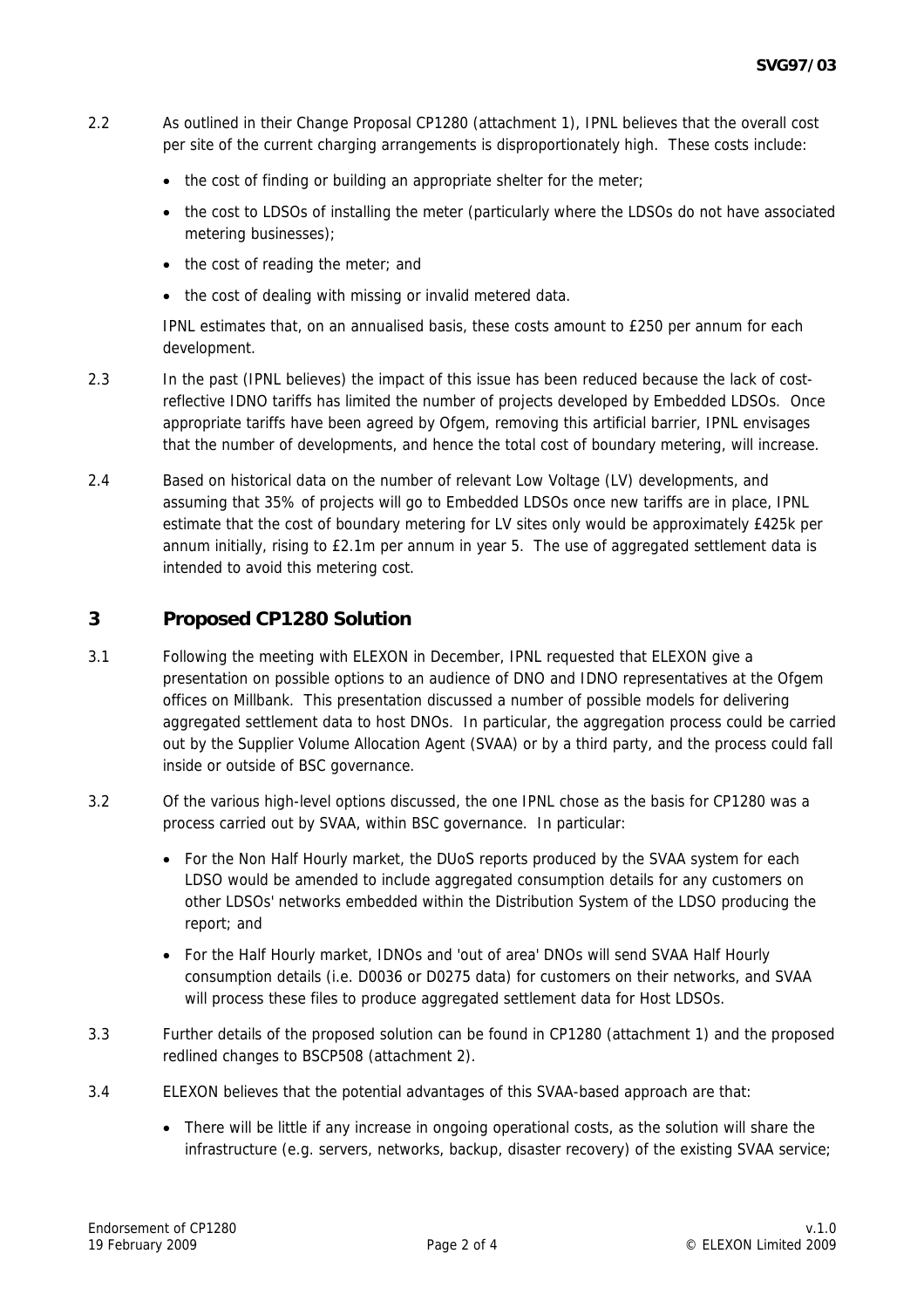- Because the solution will fall under existing contracts and governance, the potential delay and overhead of putting new contractual arrangements in place will be avoided;
- It could be delivered this year (in the November release). ELEXON understands from IPNL that IDNOs want a speedy solution to this issue, and had originally hoped for a new tariff (and associated system changes) to be in place by April 2009.
- 3.5 The potential disadvantage of a SVAA-based approach is that it requires enhancements to the SVAA system, as described in section 4 below.
- 3.6 ELEXON's legal team has investigated whether SVAA has the *vires* to deliver this solution. As explained in the attached CP, their advice is that section L5.2.4 of the BSC envisages SVAA providing DUoS reports to LDSOs in accordance with BSCP508, and that therefore SVAA can deliver this solution, provided that BSCP508 is amended through the BSCP40 change process.
- 3.7 Section L5.2.4 does not provide a mechanism for the cost of the SVAA development to be targeted at particular BSC Parties (e.g. LDSOs). To do this would require a Modification Proposal, which would delay the implementation of the solution into 2010.

# **4 Summary of Central System Impacts**

- 4.1 With regards to central systems, the main impact of this change is on SVAA, which will require new processes to produce aggregated consumption data for Host LDSOs. The aggregation process will be driven by the standing data provided by Embedded LDSO.
- 4.2 The maximum estimated Service Provider (Demand Led) cost of the SVAA development is £261,000, if implemented in the targeted November 2009 Release. ELEXON is dtill in negotiations to reduce these costs. In addition there is an ELEXON implementation cost of 58 Man Days, which approximately equates to £13,000.

### **5 Decision-Making Process for CP1280**

- 5.1 According to the Terms of Reference set by the BSC Panel, the SVG has delegated authority to approve individual Change Proposals that cost up to £150k. As the estimated cost of CP1280 exceeds this threshold, ELEXON proposes to take it to the BSC Panel meeting on 13 March for a decision. The SVG is therefore invited to make a recommendation to the BSC Panel on whether this Change Proposal should be approved.
- 5.2 IPNL raised CP1280 on 5 February 2009, and we issued it for industry impact assessment on 6 February 2009 (via CPC00653). Industry responses are due back on 26 February, which is too late to be included in this paper. The collated responses will therefore be issued to the SVG members on 27 February, and a summary of them will be presented at the meeting on 3 March.

### **6 Recommendations**

- 6.1 The SVG is invited to:
	- a) **CONSIDER** the impact assessment responses to CP1280 (which will be provided to the SVG members as separate attachment to this paper once responses have been received); and
	- b) **AGREE** to recommend to the BSC Panel that CP1280 should be approved for inclusion in the November 2009 BSC Release;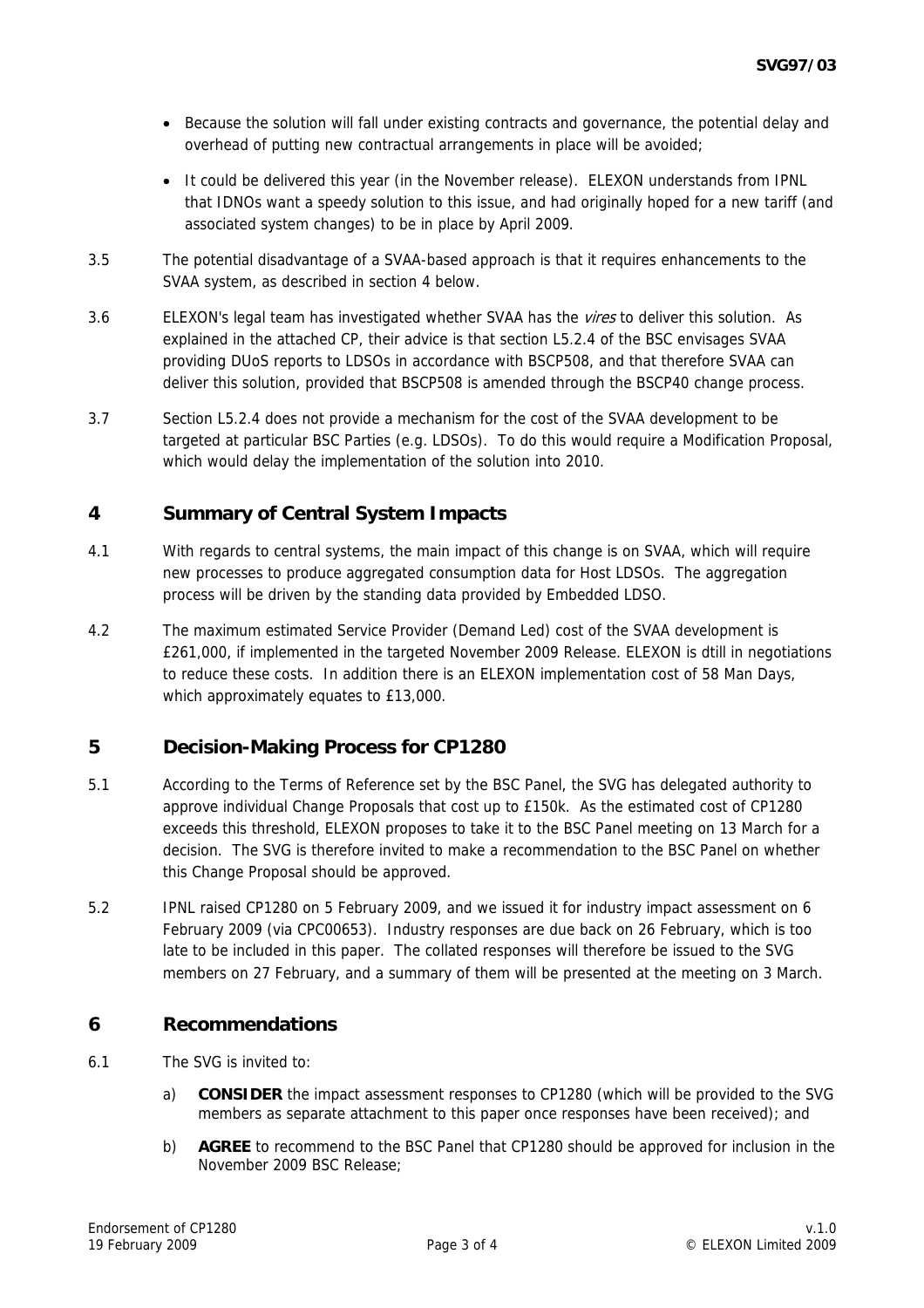**or** 

c) **AGREE** to recommend to the BSC Panel that CP1280 should not be approved for inclusion in the November 2009 BSC Release;

#### **John Lucas**

**ELEXON Design Authority T: 020 7380 4345** 

#### **List of Attachments:**

Attachment A – CP1280 Attachment B – Redlined Changes to BSCP508 Attachment C – Collated Impact Assessment Responses (**to be circulated on Friday 27 February**)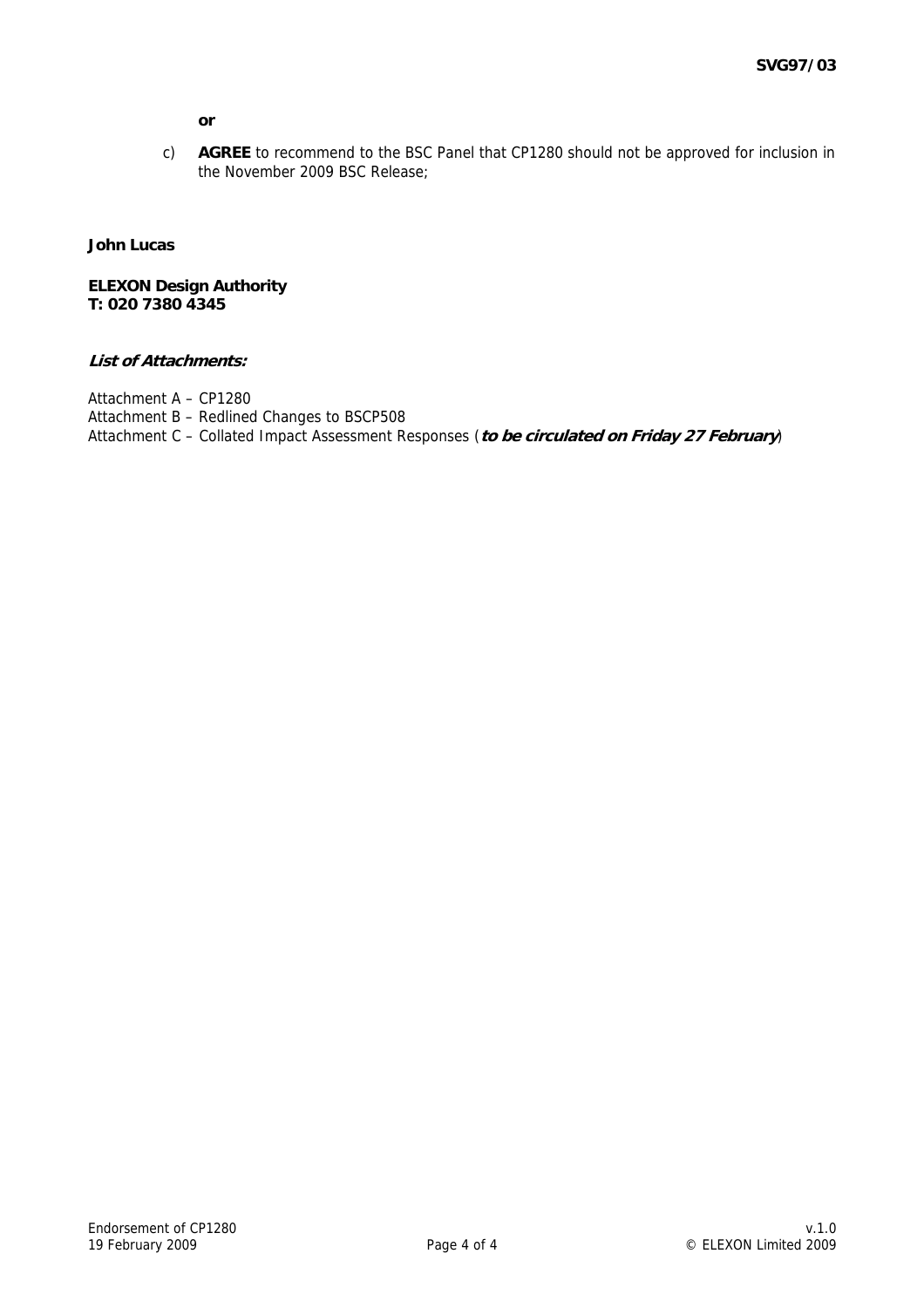| <b>Change Proposal - BSCP40/02</b> |  |
|------------------------------------|--|
|                                    |  |

*Version No:* 1.0 *(mandatory by BSCCo)*

**Title** *(mandatory by originator)*:

*…* 

**SVAA to provide LDSOs with aggregated consumption data for embedded Distribution Systems Description of Problem/Issue** *(mandatory by originator)* 

Section L5.2 of the BSC requires the Supplier Volume Allocation Agent (SVAA) to provide Distribution System Operators with metering data, in accordance with BSCP508, for purposes of operating and charging for use of their Distribution Systems:

- *5.2.4 The Registrant of each Metering System (or, as the case may be and as provided for elsewhere in the Code, the SVAA or the CDCA) shall without charge provide relevant metering data to, and authorises the use of such data by:* 
	- *(a) the relevant Distribution System Operator for the purposes only of the operation of the relevant Distribution System and the calculation of charges for use of and connection to such Distribution System;*
- *5.2.5 For the purposes of paragraph 5.2.4, "relevant metering data" means:* 
	- *(a) in the case of SVA Metering Systems, the metering data specified in BSCP508 and BSCP520;*

Currently, the arrangements in BSCP508 only cover metering data for Non Half Hourly (NHH) Metering Systems directly connected to the network of the Licensed Distribution System Operator (LDSO) receiving the data. They do not include:

- Data for Half Hourly (HH) Metering Systems. This is sent to LDSOs directly by the Half Hourly Data Collector (HHDC) reading the meter; or
- Data for Metering Systems connected to other LDSOs' Distribution Systems (e.g. IDNO networks) embedded within the LDSO's network. Currently the LDSO receives consumption data for such embedded networks via non-settlement boundary metering.

However, the Distribution Connection Use of System Agreement (DCUSA) provisions for relationships between Distributors<sup>[1](#page-4-0)</sup> acknowledge that boundary metering is not necessarily required in all cases, and that an 'Alternative Solution' will be appropriate in some cases.

The primary concern with requiring boundary metering for all embedded networks is that the cost per meter is high. For small embedded networks this cost can also be disproportionate to the use of system charges. The costs are due to:

- The need to find or build an appropriate shelter for the meter;
- The cost to the Distributors of installing the meter (particularly where the Distributors in question do not have associated metering businesses);
- The cost of arranging for the meter to be read;

<span id="page-4-0"></span> $\overline{a}$ <sup>1</sup> Section 2B of the DCUSA, 'Distributor to Distributor Relationships', was introduced by DCUSA Change Proposal DCP012, which was implemented on 1 April 2008.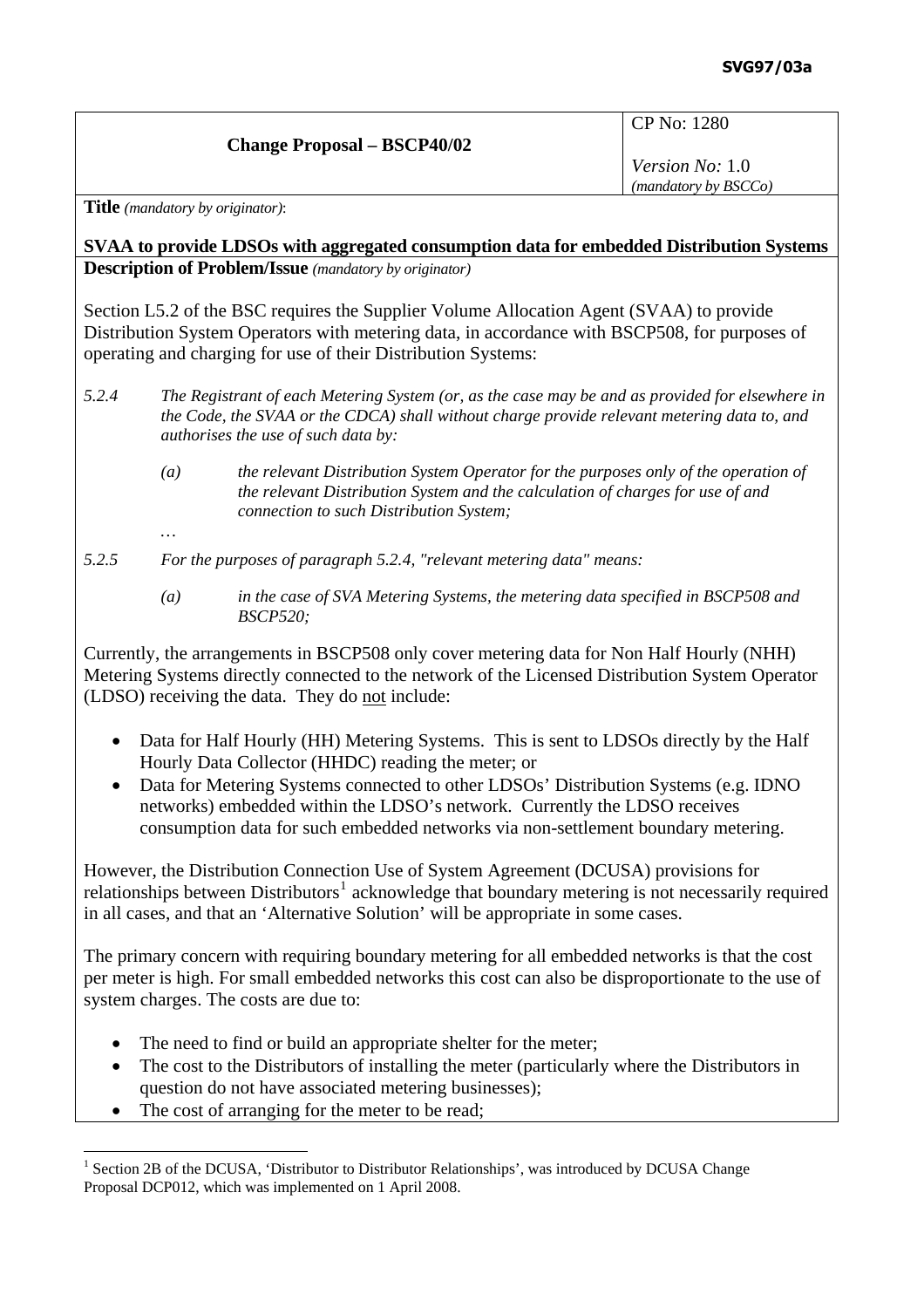• The cost of dealing with missing or invalid meter data. While settlement Data Collectors have processes for validating and estimating data (to meet the requirements in BSCP502 and BSCP504), these processes will not necessarily apply to non-settlement meter data collected outside the BSC.

As the number of IDNO and 'out of area' networks increases, the total cost associated with metering the boundaries between networks will increase. See justification for change.

#### **Proposed Solution** (mandatory by originator)

In order to avoid the cost to industry of metering at the boundaries between networks, it is proposed that SVAA should (where the LDSOs concerned have so agreed in accordance with clause 42.3 of the DCUSA) provide each LDSO with aggregated consumption data for customers on licensed networks embedded within that LDSO's network.

For example, suppose that LDSO X (who could be a DNO or an IDNO) is operating Distribution Systems embedded within the Distribution System of LDSO A. It is proposed that LDSO A should receive reports of aggregated metering data for all customers on LDSO X's networks (excluding any networks that still have legacy boundary metering arrangements). As noted above, the use of these new arrangements would be subject to agreement of the Distributors in accordance with the existing DCUSA provisions (noting that these provisions allow the matter to be determined by Ofgem if agreement cannot be reached).

The current boundary metering arrangements would continue to be used where the use of settlement data cannot be agreed. In particular, we acknowledge that some DNOs may have concerns about using settlement data in place of boundary metering for High Voltage (HV) and Extra High Voltage (EHV) sites, and therefore (at least in the short term) this solution is most likely to be used at Low Voltage (LV) sites. However, as explained below, there is a strong business case even for LV sites only.

Further details of the proposed solution are as follows.

# **Solution for Non Half Hourly Metering Data**

 $\overline{a}$ 

Currently, SVAA produces a Non Half Hourly DUoS (D0030) report for each LDSO, containing aggregated profiled metering data by Supplier, Settlement Class<sup>[2](#page-5-0)</sup> and Settlement Period. It is proposed that a new section of this report<sup>[3](#page-5-1)</sup> should contain aggregated profiled metering data by LDSO, Settlement Class and Settlement Period for all LDSOs operating embedded Distribution Systems without boundary metering.

In order to provide this new data, SVAA will need to know which Settlement Classes need to be reported to additional LDSOs. It is therefore proposed that LDSOs operating embedded networks without boundary metering should inform SVAA which Line Loss Factor Classes relate to such networks. For instance, LDSO X (in the above example) might inform SVAA that Line Loss Factor Class 131 is used on networks embedded within the Distribution System of LDSO A. This would

<span id="page-5-0"></span><sup>&</sup>lt;sup>2</sup> A Settlement Class is a unique combination of Profile Class, Line Loss Factor Class, Time Pattern Regime and Standard Settlement Configuration.

<span id="page-5-1"></span><sup>&</sup>lt;sup>3</sup> The IDNO data could either form a separate section of the same physical D0030 file, or a second D0030 file for that LDSO. ELEXON and SVAA should investigate which option is most cost-effective to deliver as part of the impact assessment for this CP.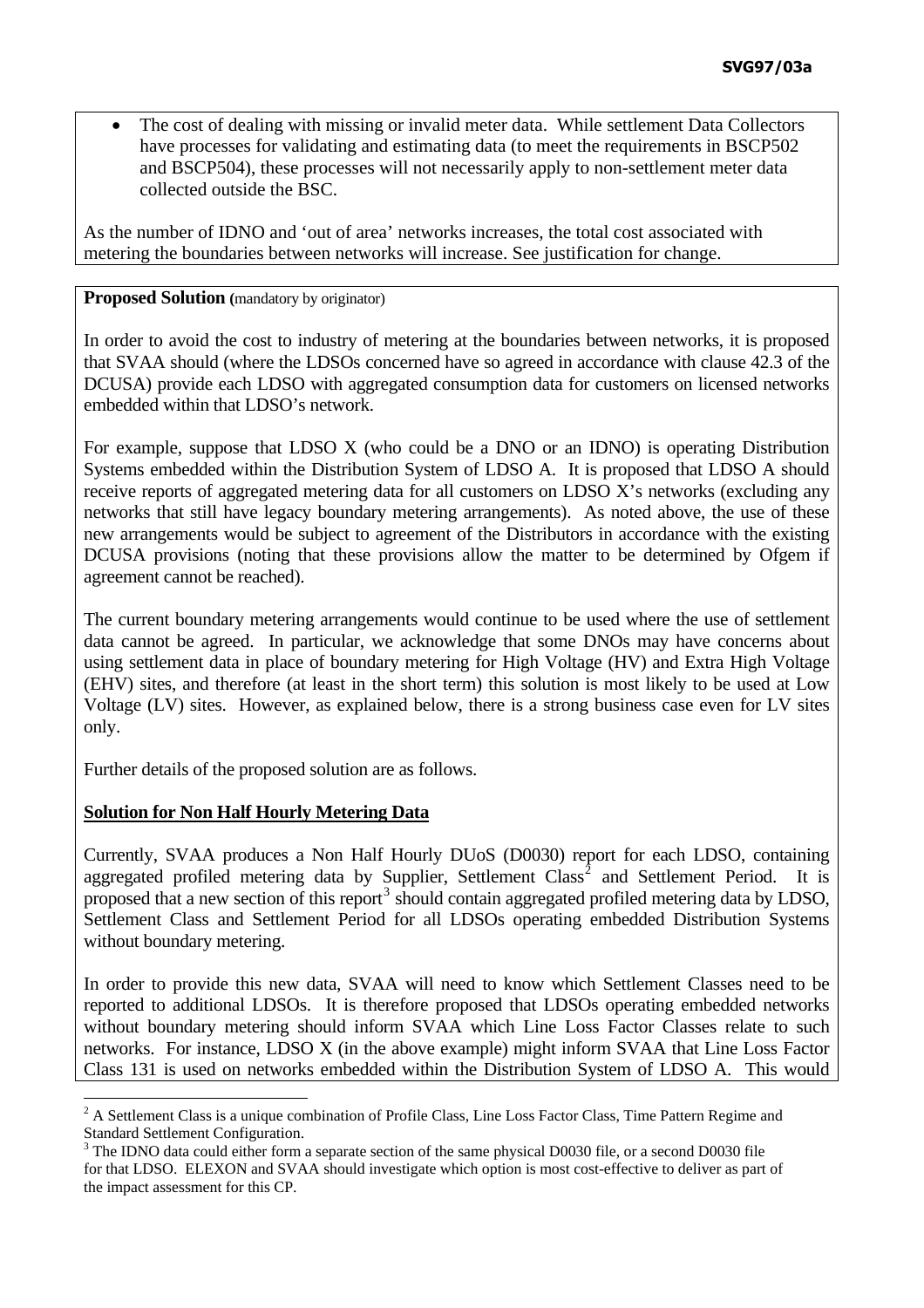trigger SVAA to provide LDSO A with profiled data (aggregated across all Suppliers) for all those NHH Metering Systems allocated to LLFC 131 by LDSO X. A new DTC data flow ('the Mapping File') would be created for Distributors to pass this standing data to SVAA.

## **Solution for Half Hourly Metering Data**

Currently Distributors receive metering data for HH Metering Systems from HHDCs (in the form of D0036 or D0275 data flows). However, it would not be efficient for HHDCs to pass these flows to other Distributors who need them, for the following reasons:

- It would require changes to all HHDC systems (to identify all the Distributors who have an interest in consumption data for a customer on an embedded network);
- Distributors would receive HH metering data for embedded networks split across a number of D0036 files (at least one per HHDC).

To overcome these problems, it is proposed that SVAA should perform a central role of receiving HH D0036/D0275 flows from those LDSOs who operate embedded networks, and passing aggregated data to the relevant Distributors. For instance (to continue the example above) if the embedded networks of LDSO X had a number of Half Hourly Metering Systems connected to them, the process would be as follows:

- LDSO X would notify SVAA (via the Mapping File) of the relevant HH MPANs, and the Market Participant Id of LDSO A (to whose network they are indirectly connected);
- LDSO X would arrange for D0036/D0275 files for those Metering Systems to be copied to SVAA. This could be done using the 'flow duplicator' mechanism in the DTC, or any other mechanism agreeable to Distributors.
- The SVAA software will be amended to aggregate D0036/D0275 data for the MPANs listed in the Mapping File, and provide LDSO A with a single aggregated D0036 file showing total metered data for Half Hourly Metering Systems on LDSO X's embedded networks.

#### **Summary of SVAA Changes**

In summary, the changes required to the SVAA system to support this additional DUoS charging are as follows:

- New interface required for SVAA to receive a 'Mapping File' from LDSOs;
- New interface required for SVAA to receive copies of relevant D0036 / D0275 data files;
- Settlement run process to be amended to include additional data in D0030 flow (as described above); and
- Settlement run process to be amended to extract HH data for relevant MPANs from the files received, and produce files of aggregated HH data in D0036 format (as described above)

 A DTC change will be required to allow SVAA to send and receive D0036 files, and receive the new 'Mapping Data' file.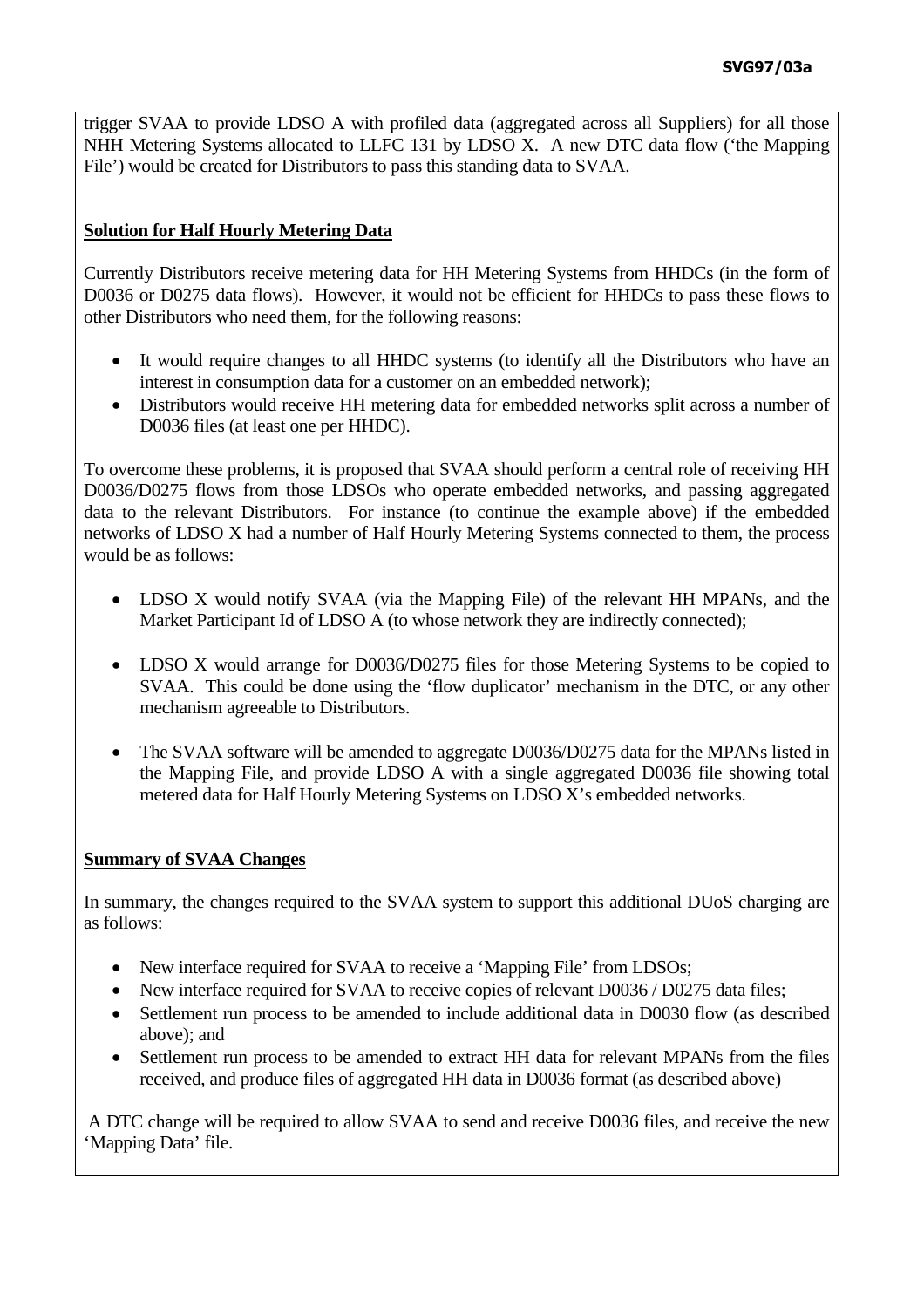## **Funding Model**

Ultimately (as explained in the business case below) this change will reduce the overall cost of the arrangements by which LDSOs receive the metering data required to operate their networks, which will benefit Suppliers and customers.

We acknowledge that the most direct and immediate benefits of the Change Proposal will be to LDSOs, and we would not object in principle to a model in which some or all of the initial cost of upgrading the SVAA service to meet this new requirement was paid for by LDSOs, rather than recovered using the usual mechanism for funding the SVA arrangements. However this would appear to be inconsistent with the L5.2 requirement that SVAA provide data to DSOs for the purposes of network operation and charging "without charge". Any such separate charging mechanism would therefore require a separate Modification Proposal, which would delay the implementation of the new arrangements into 2010, and for that reason we propose that the usual SVA funding arrangements should apply to the initial development.

We understand from ELEXON that ongoing operational costs for the new arrangements are anticipated to be low, due to its automated nature. However, if it were to emerge subsequently that there are ongoing operational costs relating to these new arrangements, a BSC Modification Proposal could be raised to allow Distributors to pay for these.

#### **Justification for Change** *(mandatory by originator)*

The primary justification for this change is that the cost of boundary metering between networks will become prohibitively high as the number of IDNO connections increases.

Our analysis of the period from January 2005 to March 2008 indicates that, on average, there were 4900 LV developments per annum which were open to competition between Distributors. If we assume that 35% of these will go to Distributors other than the local incumbent, once artificial barriers to competition have been removed (e.g. by agreement on appropriate tariffs), this equates to 1,700 new developments per annum. If we further assume that the total annualised cost of boundary metering for each such development is £250, this equates to £425k in year 1, £850k in year 2, and so on. Table 1 below illustrates an estimate of the build up of LV boundary metering costs.

Table 1. Estimate of the build up of LV boundary metering costs.

| <b>Estimated Cumulative LV Boundary Metering Costs</b> |                 |
|--------------------------------------------------------|-----------------|
| Year 1 Boundary Metering Costs                         | £429,382 p.a.   |
| Year 2 Boundary Metering Costs                         | £858,764 p.a.   |
| Year 3 Boundary Metering Costs                         | £1,288,145 p.a. |
| Year 4 Boundary Metering Costs                         | £1,717,527 p.a. |
| Year 5 Boundary Metering Costs                         | £2,146,909 p.a. |
| Year 6 Boundary Metering Costs                         | £2,576,291 p.a. |
| Year 7 Boundary Metering Costs                         | £3,005,673 p.a. |
| Year 8 Boundary Metering Costs                         | £3,435,055 p.a. |
| Year 9 Boundary Metering Costs                         | £3,864,436 p.a. |
| Year 10 Boundary Metering Costs                        | £4,293,818 p.a. |

The estimates in table 1 are based on 35% of annual new sites under 100 plots requiring boundary meters at a cost of £250p.a. Site analysis is based on annualised estimates of GB based market opportunities between January 2005 and March 2008.

These costs will quickly exceed the cost of a solution based on settlement data from SVAA. It is therefore in the interests of all concerned (Suppliers, Distributors and customers) that a solution is implemented that does not require boundary metering for LV connections.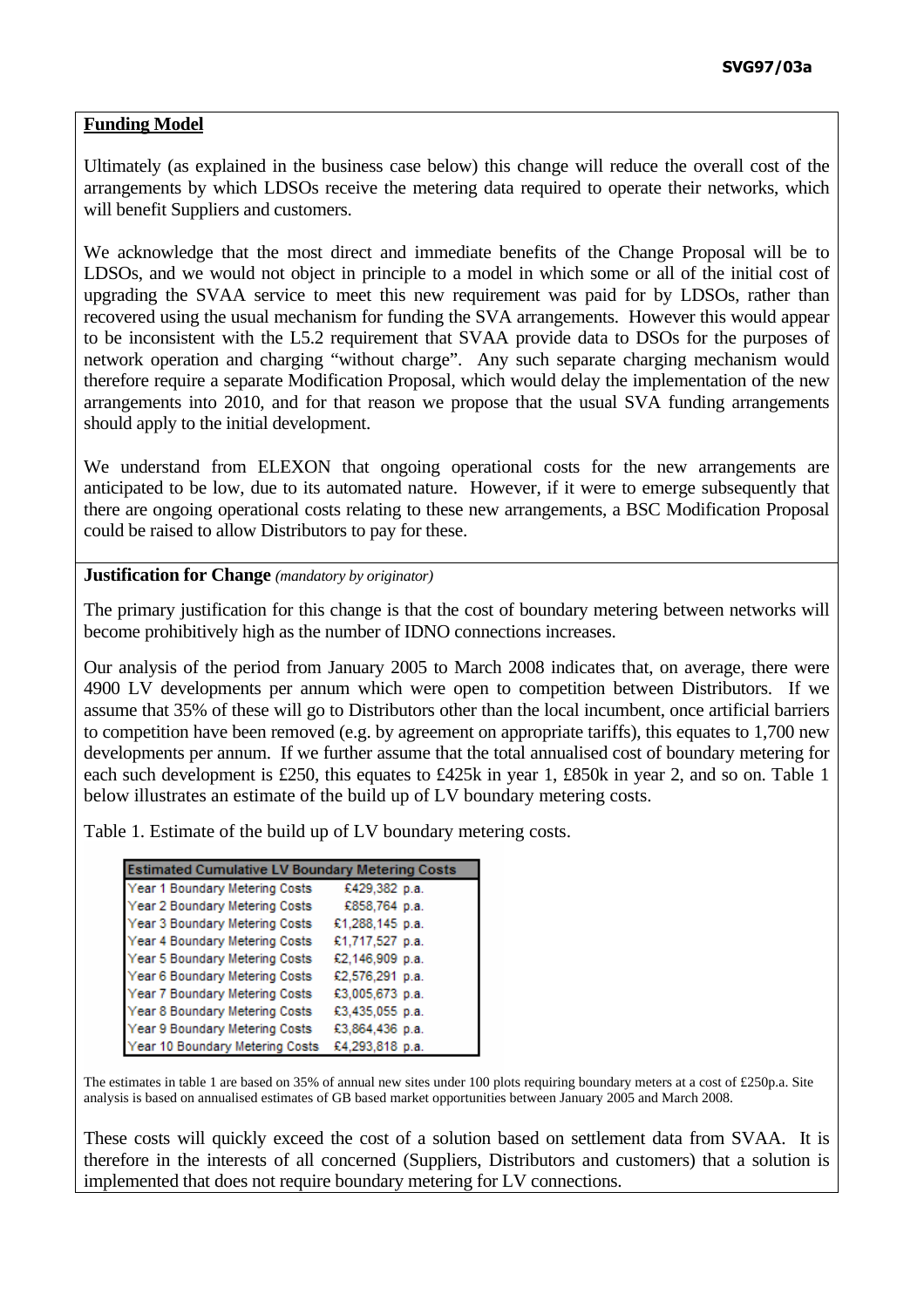**To which section of the Code does the CP relate, and does the CP facilitate the current provisions of the Code?** *(mandatory by originator)* 

This CP relates to section L5.2 of the BSC (see above), which requires SVAA to provide LDSOs with metering data needed for "the operation of the relevant Distribution System and the calculation of charges for use of and connection to such Distribution System".

This CP allows SVAA to continue meeting its L5.2 obligations even when the metering data required by LDSOs for these purposes relates to customers on other LDSOs' networks.

**Estimated Implementation Costs** *(mandatory by BSCCo)* 

The ELEXON implementation cost is 58 Man Days, which approximately equates to £13,000.

The maximum estimated Service Provider (Demand Led) cost is £261,000, if implemented in the targeted November 2009 Release). ELEXON is in negotiations to reduce these costs further.

**Configurable Items Affected by Proposed Solution(s)** *(mandatory by originator)* 

This change will affect BSCP508 (which will require amendment to describe the new SVAA process), and the SVAA software.

**Impact on Core Industry Documents or System Operator-Transmission Owner Code** *(mandatory by originator)* 

None anticipated. The DCUSA already allows for alternatives to metering at the boundaries between networks.

Note that, as described above, a DTC change will be required (under MRA governance) to allow SVAA to send and receive D0036 files, and receive the new 'Mapping Data' file.

**Related Changes and/or Projects** *(mandatory by BSCCo)* 

None

## **Requested Implementation Date** *(mandatory by originator)*

As soon as possible, and certainly no later than the scheduled release in November 2009.

#### **Reason:**

This reporting change is linked to the introduction of new DUoS tariffs for IDNO connections, which we anticipate coming into effect on 1 October 2009 (and possibly before).

In the event that system changes cannot be implemented in time for the introduction of the new tariff, we would look to all concerned to implement appropriate workarounds e.g. calculating DUoS charges on historical estimates at SF and then catching up when settlement data becomes available at the First Reconciliation.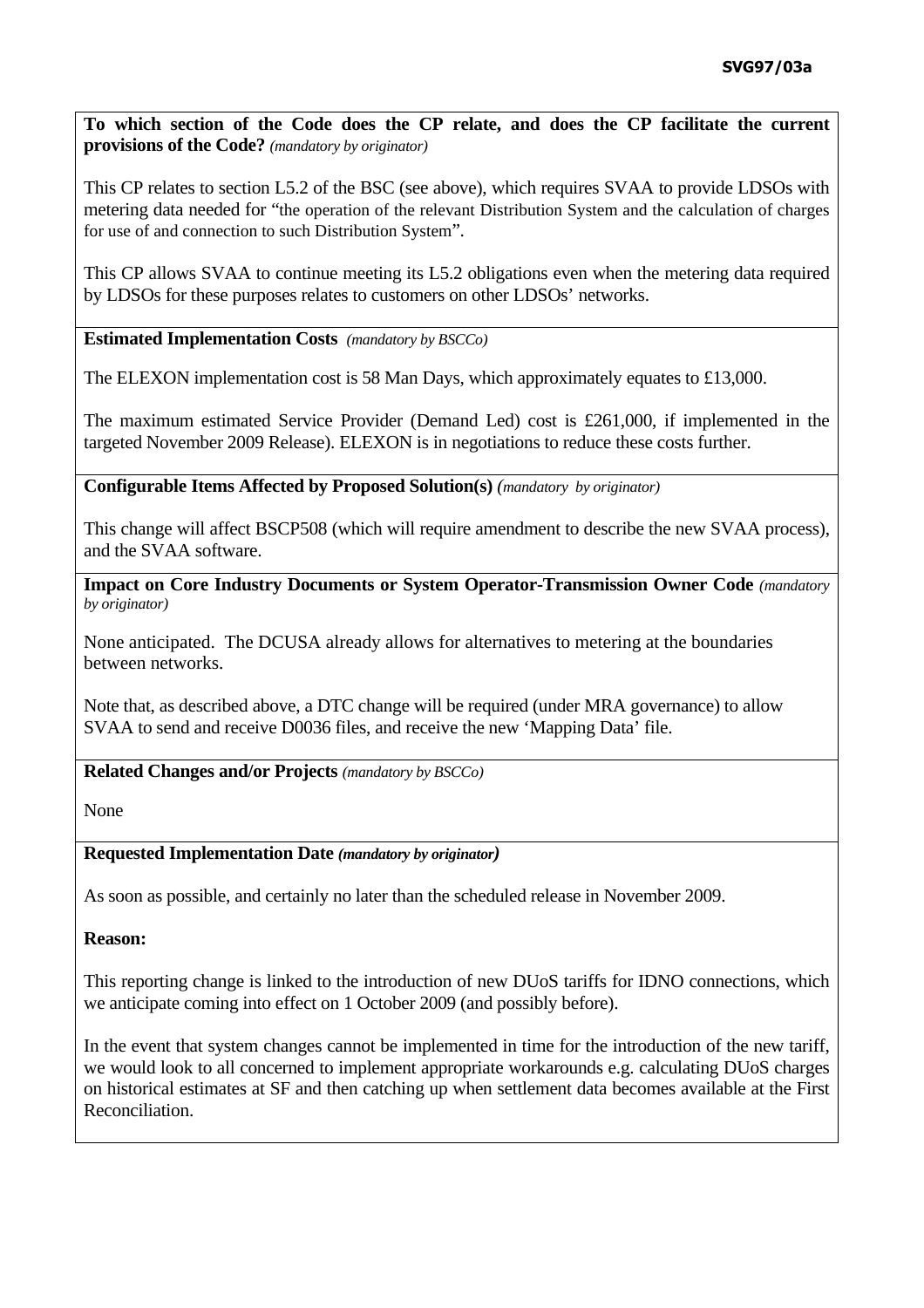**Version History** *(mandatory by BSCCo)* 

Version 1.0 for impact assessment

*Originator's Details:* 

*BCA Name…*Thomas Cox

*Organisation…*Independent Power Networks Limited

*Email Address…*thomas.cox@envoyonline.co.uk

*Telephone Number…*0871 225 0123 ext. 2050

*Date…*05 February 2009

Attachments: Yes

.

Attachment A – BSCP508 v16.0 redlined v0.2 (20 pages)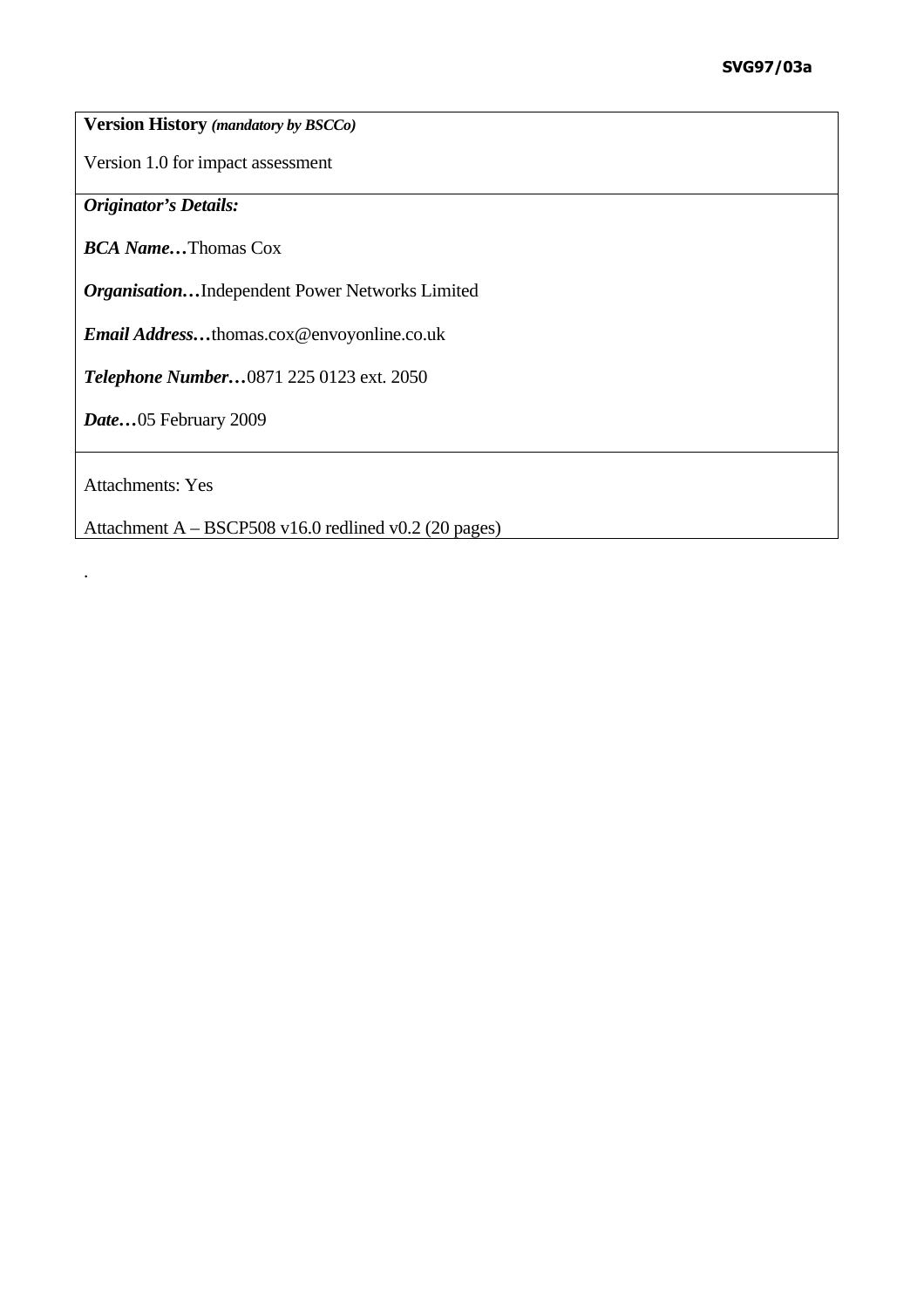

# **CP1280 – Proposed Changes to BSCP508 Supplier Volume Allocation Agent v16.0**

Please note that this is a redlined extract of BSCP508, and as a result the footnote numbering will differ from that in the full document.

Please also note that step 13.3.1 below refers to D[tbc] - this denotes a DTC flow number (for a new data flow) which is yet to be determined. The redlining will be updated with the correct flow number once this is known.

Redlined changes to BSCP508 as follows:

### **1. Introduction**

#### **1.1 Scope and Purpose of the Procedure**

[NO CHANGE PROPOSED TO THIS SECTION]

#### **1.2 Main Users of Procedure and their Responsibilities**

This BSC Procedure should be used in the main by the SVAA.

However, the following organisations will also require input from or output to the SVAA:

|                    | <u>Process / Application System</u> | <u>Organisations</u>                     |
|--------------------|-------------------------------------|------------------------------------------|
| (i)                | Temperature / Sunset data           | Temperature Provider / Sunset Provider   |
| (ii)               | Regression equations                | <b>BSCCo</b>                             |
| (iii)              | Teleswitch messages                 | <b>Teleswitch Agent</b>                  |
| (iv)               | <b>EAC/AA Calculation</b>           | <b>Non-Half Hourly Data Collectors</b>   |
|                    |                                     | (NHHDCs)                                 |
| (v)                | Non-Half Hourly Data Aggregation    | <b>NHHDAs</b>                            |
| (vi)               | <b>Supplier Meter Registration</b>  |                                          |
|                    | Services (SMRS)                     | <b>SMRAs</b>                             |
| (vii)              | <b>HH</b> Data Aggregation          | <b>HHDAs</b>                             |
| (ix)               | <b>GSP</b> Group Take               | <b>CDCA</b>                              |
| (x)                | Supplier Reconciliation (inc. DUoS) | <b>Suppliers</b>                         |
| $(x_i)$            |                                     | <b>TUoS Billing</b>                      |
|                    |                                     | <b>Transmission Company -</b>            |
|                    |                                     | <b>Ancillary Services Provider (ASP)</b> |
|                    |                                     | <b>Transmission Company - TUoS</b>       |
| (xii)              | <b>DU<sub>o</sub>S</b> Billing      | <b>LDSO</b>                              |
| (xiii)             | <b>MDD</b> Management               | <b>MDDM</b>                              |
| (xiv)              | Qualification information           | <b>Qualification Service Provider</b>    |
| $\left( xy\right)$ | Re-calculate EAC and AFYC values    | NHHDCs, Suppliers.                       |
| (xvi)              | <b>National Help Desk</b>           | <b>SVAA</b>                              |
| (xvii)             | <b>BM Unit Data</b>                 | <b>CRA</b>                               |
| (xviii)            | <b>Supplier Take</b>                | SAA                                      |

#### The DUoS data provided to each LDSO will consist of: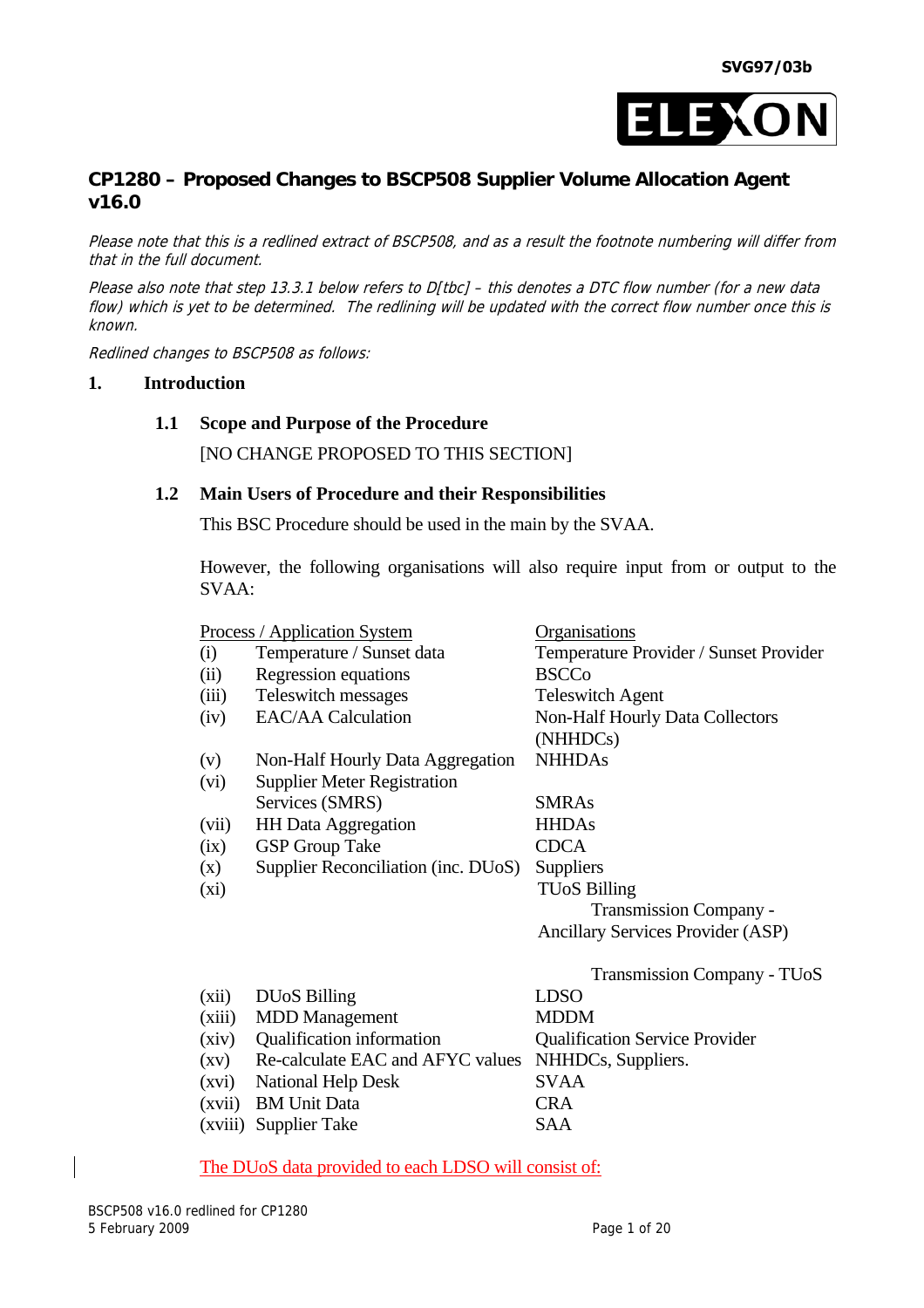- i. Aggregated metering data (i.e. D0030 data flows) for NHH Metering Systems connected to their own Distribution System(s); and
- ii. Aggregated metering data (i.e. D0030 and/or D0036 data flows) for NHH and/or HH Metering Systems connected to the Distribution System(s) of Embedded LDSOs, where the Embedded LDSO has notified SVAA of the requirement to report that data. Section 3.13 of this BSCP describes the process for making such notifications to SVAA..

The SVA System will apply version controls to all data received. All data received will have a date and version stamp attached to it.

**1.3 Use of the Procedure** 

[NO CHANGE PROPOSED TO THIS SECTION]

**1.4 Balancing and Settlement Code Provision**  [NO CHANGE PROPOSED TO THIS SECTION]

# **1.5 Associated BSC Procedures**

[NO CHANGE PROPOSED TO THIS SECTION]

### **1.6 Acronyms and Definitions**

#### **1.6.1 Acronyms**

[NO CHANGE PROPOSED TO THIS SECTION]

### **1.6.2 Definitions**

Full definitions of the above acronyms are, where appropriate, included in the Balancing and Settlement Code.

| <b>Embedded</b><br><b>LDSO</b> | An LDSO operating an independent distribution<br>network connected to a Host LDSO's distribution<br>network <sup>1</sup> .                          |
|--------------------------------|-----------------------------------------------------------------------------------------------------------------------------------------------------|
|                                | This includes both independent LDSOs and Host<br>LDSOs that are operating outside their geographical<br>area.                                       |
| <b>Host</b><br><b>LDSO</b>     | An LDSO operating a distribution network that is<br>directly connected to the Transmission System.                                                  |
| <b>Mapping</b><br>File         | Details provided to SVAA by an Embedded LDSO of<br>which NHH Line Loss Factor Classes and/or HH<br>Metering Systems are relevant to each Host LDSO. |

<span id="page-11-0"></span><sup>&</sup>lt;sup>1</sup> An Embedded LDSO may also operate an independent distribution network that is connected to Host LDSO's distribution network via another Embedded LDSO's network (known as a nested network).

-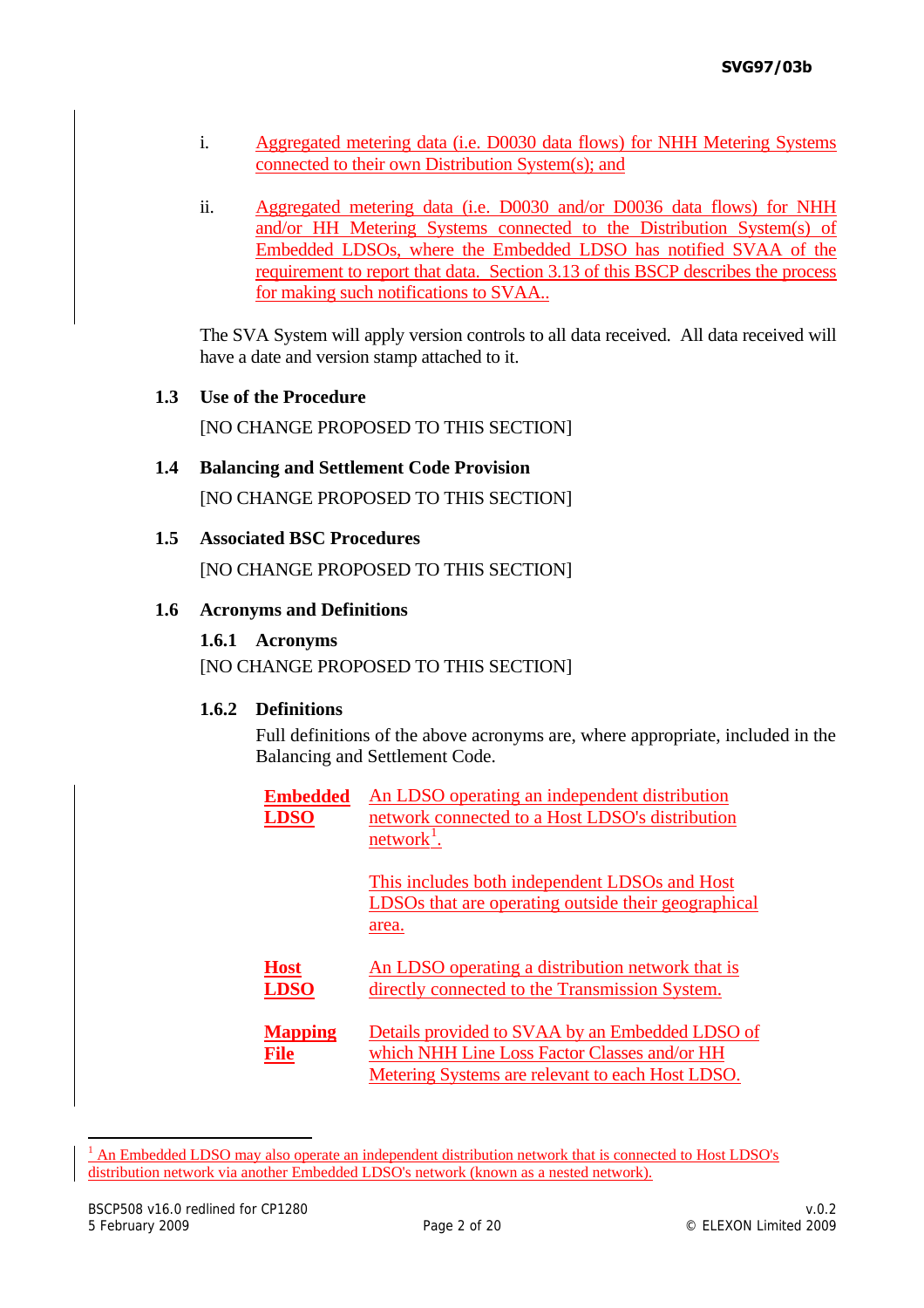[NO CHANGES PROPOSED TO SECTION 2 OR SECTION 3.1]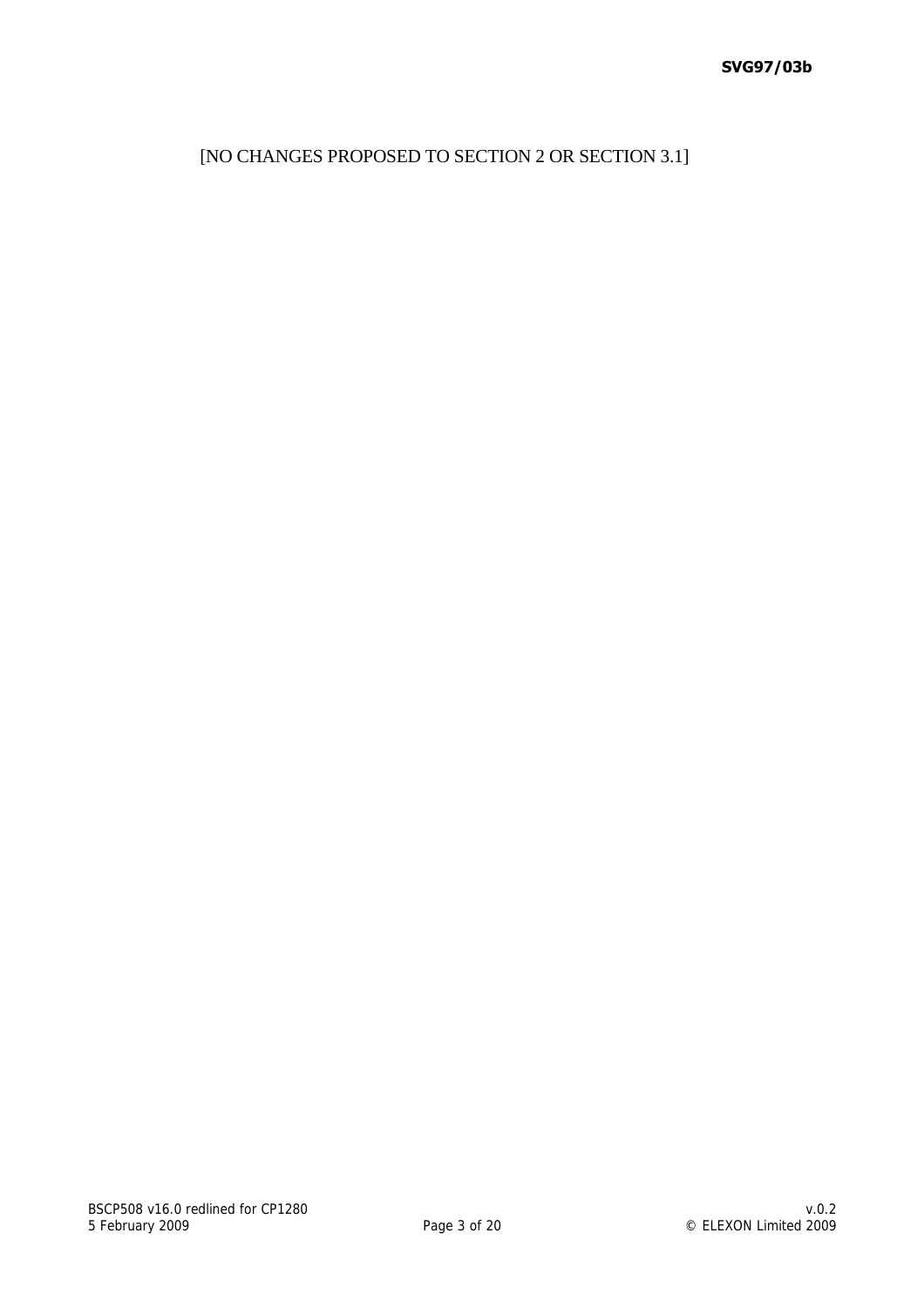

| <b>REF</b> | <b>WHEN</b>                                                 | <b>ACTION</b>                                                                                                                                                                                                                                                                                                               | <b>FROM</b>             | <b>TO</b>   | <b>INFORMATION REQUIRED</b>                                                                                                                                               | <b>METHOD</b>                                   |
|------------|-------------------------------------------------------------|-----------------------------------------------------------------------------------------------------------------------------------------------------------------------------------------------------------------------------------------------------------------------------------------------------------------------------|-------------------------|-------------|---------------------------------------------------------------------------------------------------------------------------------------------------------------------------|-------------------------------------------------|
| 3.2.1      | Following receipt of<br>relevant HH meter<br>data from HHDC | Send to SVAA a copy of HH meter data<br>received from HHDC.<br>Note that this requirement applies only to HH<br><b>Metering Systems for which the Embedded</b><br>LDSO has agreed to provide metering data to<br>the Host LDSO. The MSID of such Metering<br>Systems should be notified to SVAA in<br>accordance with 3.13. | Embedded<br><b>LDSO</b> | <b>SVAA</b> | <b>D0036 Validated Half Hourly</b><br><b>Advances for Inclusion in</b><br><b>Aggregated Supplier Matrix.</b><br>and/or<br><b>D0275 Validated Half Hourly</b><br>Advances. | <b>Electronic or other</b><br>method as agreed. |
| 3.2.42     | By SD+14.                                                   | Send aggregated HH meter data, in clocktime,<br>in MWh, for MSIDs to which DA is appointed<br>in SMRS.                                                                                                                                                                                                                      | HHDA.                   | SVAA.       | D0040 Aggregated Half Hour<br>Data File (BM Unit(s) not<br>supported)<br><sub>or</sub><br>D0298 BM Unit Aggregated Half<br>Hour Data File (BM Unit(s)<br>supported).      | Electronic or other<br>method as agreed.        |
| 3.2.23     | By SD+14.                                                   | Send SPM data (EACs/AAs values) in MWh,<br>for MSIDs to which DA is appointed in SMRS.                                                                                                                                                                                                                                      | NHHDA.                  | SVAA.       | D0041 Supplier Purchase Matrix<br>Data File.                                                                                                                              | Electronic or other<br>method as agreed.        |
| 3.2.34     | Before invoking run.                                        | Load and validate incoming DA files. Check<br>that DA files expected have been received :<br>If file expected but not received, ask DA to<br>a)<br>send file.                                                                                                                                                               | SVAA.                   | HHDA,       | Appendix 4.1 – Validate<br>Incoming Data.<br>P0034 Missing Data.                                                                                                          | Internal Process.                               |

# **3.2 Initial Volume Allocation Run for Settlement Day[2](#page-13-0)**

<span id="page-13-0"></span> $\overline{a}$  If a dispute is required to be raised refer to BSCP11.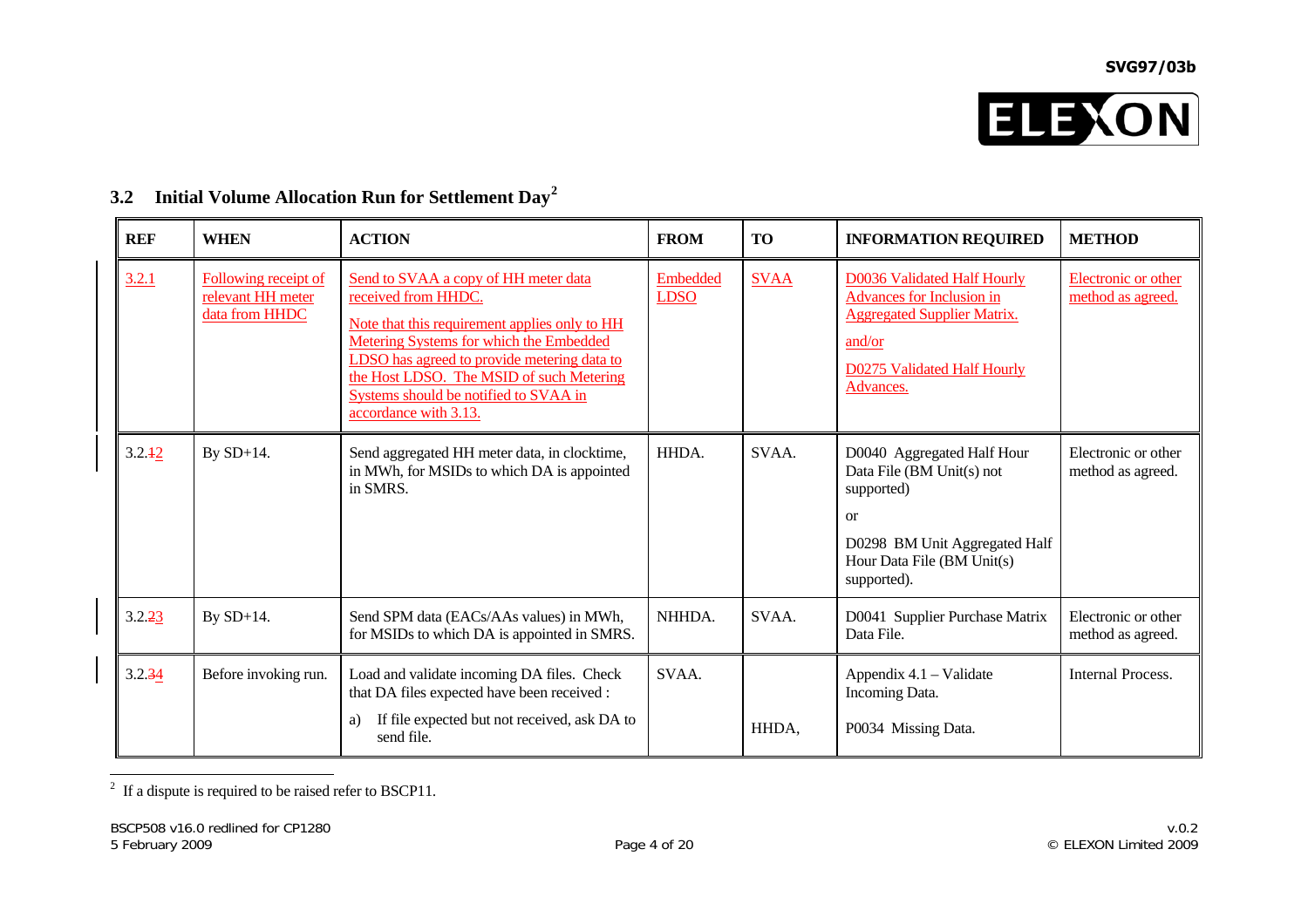| <b>REF</b>               | <b>WHEN</b>                                                         | <b>ACTION</b>                                                                                                                                   | <b>FROM</b>              | <b>TO</b>                | <b>INFORMATION REQUIRED</b>                                                                                    | <b>METHOD</b>                                                                        |
|--------------------------|---------------------------------------------------------------------|-------------------------------------------------------------------------------------------------------------------------------------------------|--------------------------|--------------------------|----------------------------------------------------------------------------------------------------------------|--------------------------------------------------------------------------------------|
|                          | At least 4 working<br>hours before                                  | Send file to SVAA.                                                                                                                              | SVAA.                    | <b>NHHDA</b>             |                                                                                                                | Electronic or other<br>method as agreed.                                             |
|                          | deadline of SD+14.<br>By $SD+14$ .                                  |                                                                                                                                                 | HHDA.<br>NHHDA.          | SVAA.                    | Refer to the dataflow listed in<br>3.2.12.<br>Refer to the dataflow listed in<br>3.2.32.                       | Electronic or other<br>method as agreed.                                             |
| $3.2.3 - 4$<br>(Cont/d.) | Within 2 working<br>hours of notification<br>received from<br>SVAA. | b) If file invalid for reason other than standing<br>data mismatch <sup>3</sup> , ask DA to send correct<br>file.<br>Send correct file to SVAA. | SVAA.<br>HHDA.<br>NHHDA. | HHDA,<br>NHHDA.<br>SVAA. | P0035 Invalid Data.<br>Refer to the dataflow listed in<br>3.2.24<br>Refer to the dataflow listed in<br>3.2.32. | Electronic or other<br>method as agreed.<br>Electronic or other<br>method as agreed. |
|                          |                                                                     | Re-load and validate DA files.                                                                                                                  | SVAA.                    |                          |                                                                                                                | <b>Internal Process.</b>                                                             |
| 3.2.45                   | By $SD+14$ .                                                        | Send GSP Group Take data.                                                                                                                       | CDCA.                    | SVAA.                    | P0012 GSP Group Take Data<br>File.                                                                             | Electronic or other<br>method as agreed.                                             |
| 3.2.56                   | Following 3.2.56.                                                   | Send acknowledgement confirming receipt of<br>the GSP Group Take data.                                                                          | ISRA.                    | CDCA.                    | P0183 Stage 2 NETA<br>Acknowledgement Message.                                                                 | Electronic or other<br>method as agreed.                                             |

<span id="page-14-0"></span><sup>&</sup>lt;sup>3</sup> The SVAA standing data will be automatically amended to agree with the data provided by the Data Aggregator by the SVAA software (BSCP507).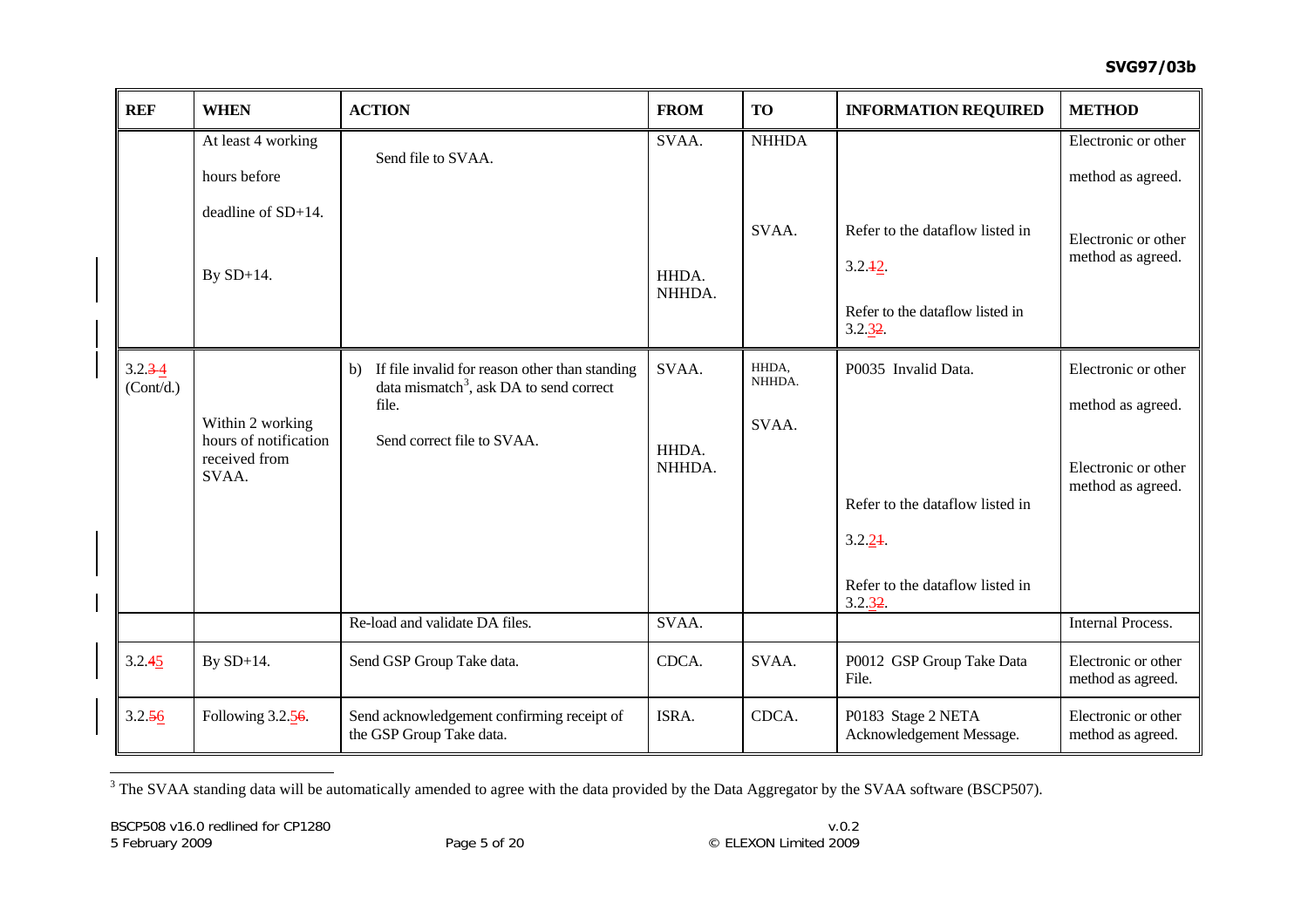| <b>REF</b> | <b>WHEN</b>                                                                                                        | <b>ACTION</b>                                                                                                                                                                                                                               | <b>FROM</b>                      | <b>TO</b>                | <b>INFORMATION REQUIRED</b>                                                                                   | <b>METHOD</b>                                                                                              |
|------------|--------------------------------------------------------------------------------------------------------------------|---------------------------------------------------------------------------------------------------------------------------------------------------------------------------------------------------------------------------------------------|----------------------------------|--------------------------|---------------------------------------------------------------------------------------------------------------|------------------------------------------------------------------------------------------------------------|
| 3.2.67     | Immediately<br>following CDCA<br>deadline.<br>Within 1 working<br>hour of receipt of<br>notification from<br>SVAA. | Load and validate incoming CDCA data.<br>If CDCA data missing, notify CDCA and<br>a)<br>await submission of data.<br>Send CDCA data to SVAA.<br>If CDCA data invalid, contact the Panel<br>b)<br>and carry out action as agreed with Panel. | SVAA.<br>SVAA.<br>CDCA.<br>SVAA. | CDCA.<br>SVAA.<br>Panel. | Appendix 4.1 - Validate<br>Incoming Data.<br>P0034 Missing Data.<br>Refer to the dataflow listed in<br>3.2.56 | <b>Internal Process.</b><br>Manual Process.<br>Electronic or other<br>method as agreed.<br>Manual Process. |
| 3.2.78     | From 9:00 am on<br>$SD+15$ .                                                                                       | Invoke $run4$ :<br>Review the DA files and check that the<br>expected files have been received :<br>a) If file does not match expected details                                                                                              | SVAA.                            |                          | Appendix 4.1 - Validate Incoming<br>Data.                                                                     | <b>Internal Process.</b>                                                                                   |

<span id="page-15-0"></span><sup>&</sup>lt;sup>4</sup> If more than one file is received from the sender, the SVAA will use the file with the latest creation timestamp in the run. The SVA System must store data relating to the latest Settlement and its associated Initial Volume Allocation Run for each Settlement Day for the subsequent reporting. The following data items cannot be modified once the Initial Volume Allocation Run has taken place – SSC, Profile Class, Measurement Requirement, Valid SSC Profile Class, Valid Measurement Requirement Profile Class. However, the following data items can be modified once the Initial Volume Allocation Run has taken place, subject to authorisation – Supplier, Supplier in GSP Group, DA, DA in GSP Group, GSP Group Correction Scaling Factor, LLFC and Settlement Period LLF.

<sup>&</sup>lt;sup>5</sup> The NHD will request second line support from SVAA to resolve the validation errors.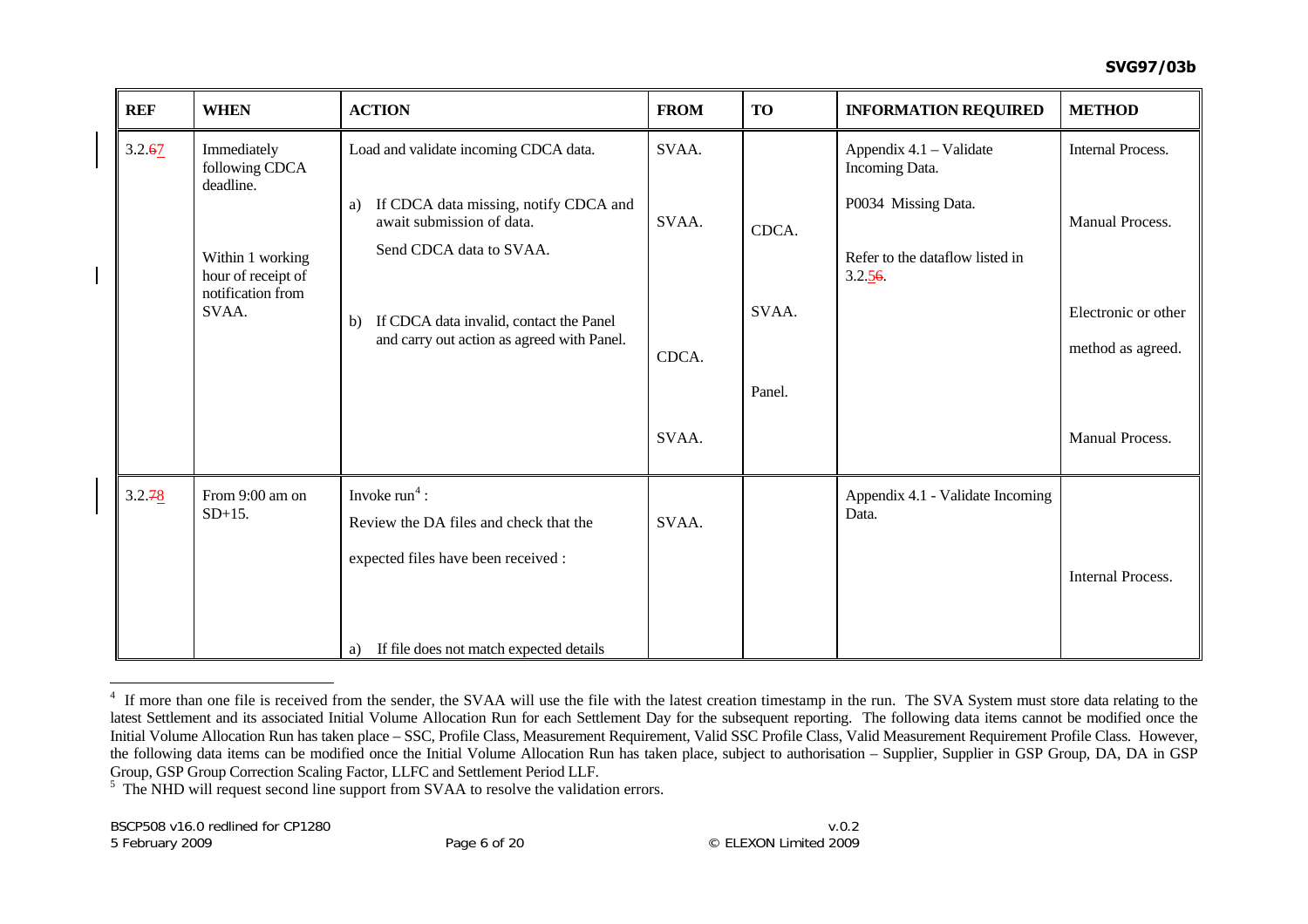<span id="page-16-0"></span>

| <b>REF</b> | <b>WHEN</b>                                          | <b>ACTION</b>                                                                                                                 | <b>FROM</b> | <b>TO</b>  | <b>INFORMATION REQUIRED</b>                           | <b>METHOD</b>            |
|------------|------------------------------------------------------|-------------------------------------------------------------------------------------------------------------------------------|-------------|------------|-------------------------------------------------------|--------------------------|
|            |                                                      | modify the standing data for this Settlement<br>Day only and where appropriate re-load<br>and validate data.                  | SVAA.       |            |                                                       | <b>Internal Process.</b> |
|            |                                                      | Inform NHD.                                                                                                                   |             |            |                                                       |                          |
|            |                                                      | NHD logs call.                                                                                                                |             |            |                                                       |                          |
|            |                                                      | If file not received as expected, default<br>b)<br>data.                                                                      |             |            |                                                       |                          |
|            |                                                      | Retrieve all input data for use in Initial Volume<br>Allocation Run.                                                          | SVAA.       | NHD.       |                                                       |                          |
|            |                                                      |                                                                                                                               |             |            |                                                       | Electronic or other      |
|            |                                                      |                                                                                                                               |             |            |                                                       | method as agreed.        |
|            |                                                      |                                                                                                                               | $NHD5$ .    |            |                                                       |                          |
|            |                                                      |                                                                                                                               |             |            |                                                       | Internal Process.        |
|            |                                                      |                                                                                                                               | SVAA.       |            |                                                       |                          |
|            |                                                      |                                                                                                                               |             |            |                                                       | <b>Internal Process.</b> |
|            |                                                      |                                                                                                                               | SVAA.       |            |                                                       |                          |
|            |                                                      |                                                                                                                               |             |            |                                                       | Internal Process.        |
| 3.2.98     | If data defaulted for<br>use in run, by<br>$SD+15$ . | Send relevant notification to each of the parties<br>listed that default data to be used in Initial<br>Volume Allocation Run. | SVAA.       | Suppliers. | P0036 Default Data (relating to<br>DA defaults only). | Manual Process.          |
|            |                                                      |                                                                                                                               |             |            | P0036 Default Data (relating to                       |                          |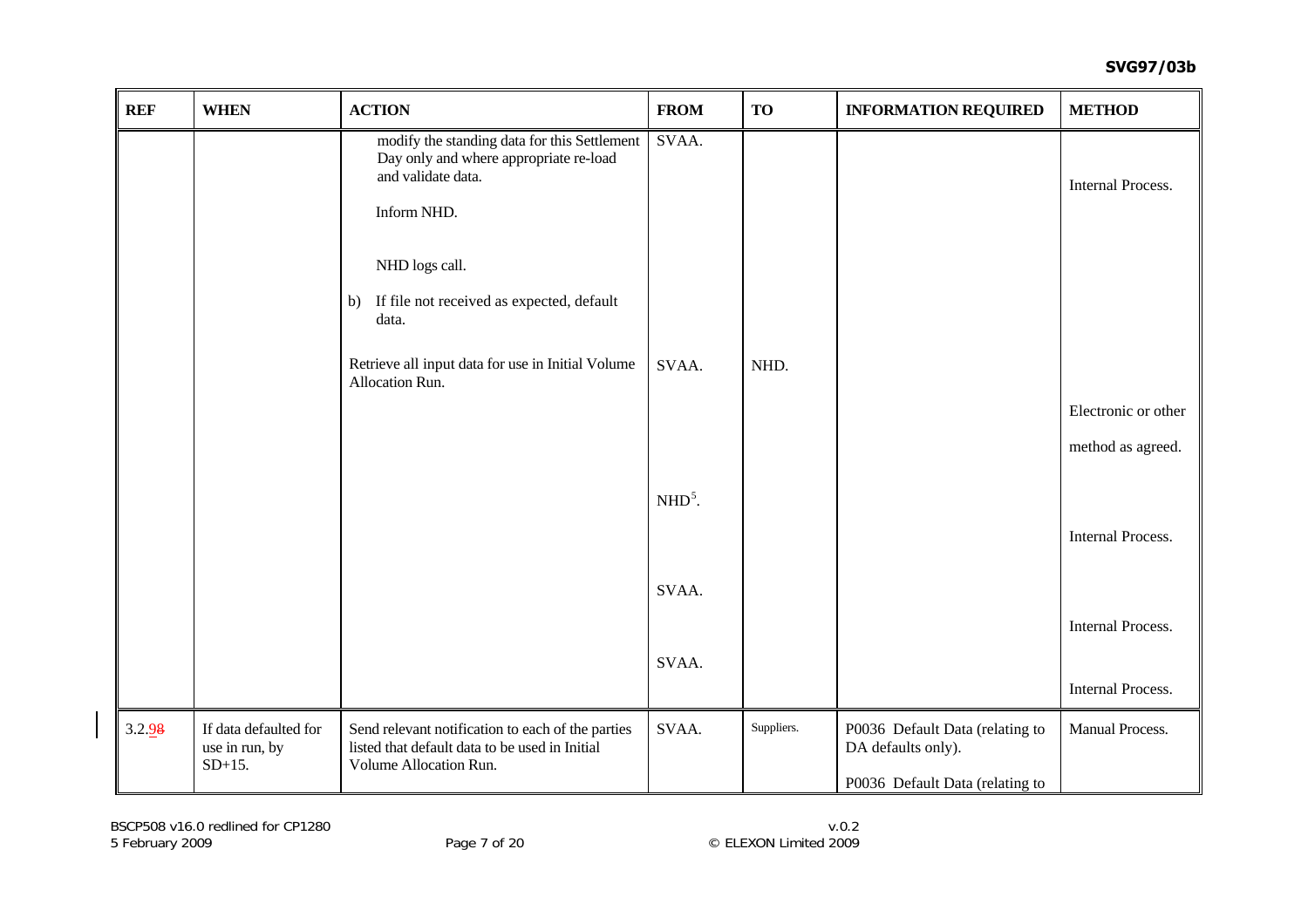| <b>REF</b> | <b>WHEN</b>                         | <b>ACTION</b>                                          | <b>FROM</b> | <b>TO</b>             | <b>INFORMATION REQUIRED</b>                                                                                                                                                                                                                                                                                                                                                                                                                                                                                                                                                                                                                                         | <b>METHOD</b>                            |
|------------|-------------------------------------|--------------------------------------------------------|-------------|-----------------------|---------------------------------------------------------------------------------------------------------------------------------------------------------------------------------------------------------------------------------------------------------------------------------------------------------------------------------------------------------------------------------------------------------------------------------------------------------------------------------------------------------------------------------------------------------------------------------------------------------------------------------------------------------------------|------------------------------------------|
|            |                                     |                                                        |             | <b>LDSO</b><br>Panel. | LLF defaults only).<br>P0036 Default Data (relating to<br>all defaults excluding Base BM<br>Unit data).                                                                                                                                                                                                                                                                                                                                                                                                                                                                                                                                                             |                                          |
| 3.2.109    | After 3.2.840.                      | Calculate the Supplier Deemed Take <sup>6</sup> .      | SVAA.       |                       | <b>Base BM Unit Allocation:</b><br>Allocate Base BM Unit per Supplier if<br>no BM Unit nominated by Supplier or if<br>invalid BM Unit received.<br>Profile and Line Loss Adjust<br>SPM:<br>1. Allocate NHH BMU(s) for<br>nominated Supplier(s).<br>2. Profile SPM data.<br>3. Aggregate Profiled data.<br>4. Adjust for Line Losses.<br><b>Supplier Deemed Take:</b><br>1. Calculate and apply GSP<br>Group Correction Factor.<br>2. Calculate Supplier Deemed<br>Take by BM Unit.<br>3. Produce the Transmission<br>Company reports by Supplier.<br>4. Produce DUoS Report by<br>Supplier and LDSO<br>5. Produce BM Unit Supplier<br>Take Energy Volume Data File. | Internal Process.                        |
| 3.2.110    | To arrive by 9:00am<br>on $SD+16$ . | Send BM Unit Supplier Take Energy Volume<br>Data File. | SVAA.       | SAA.                  | P0182 BM Unit Supplier Take<br>Energy Volume Data File.                                                                                                                                                                                                                                                                                                                                                                                                                                                                                                                                                                                                             | Electronic or other<br>method as agreed. |

<span id="page-17-0"></span><sup>&</sup>lt;sup>6</sup> The SVA System will allow for the energy volume total to be either negative or positive (ie. negative consumption totals should not be treated as spill and should not be allocated to other Suppliers).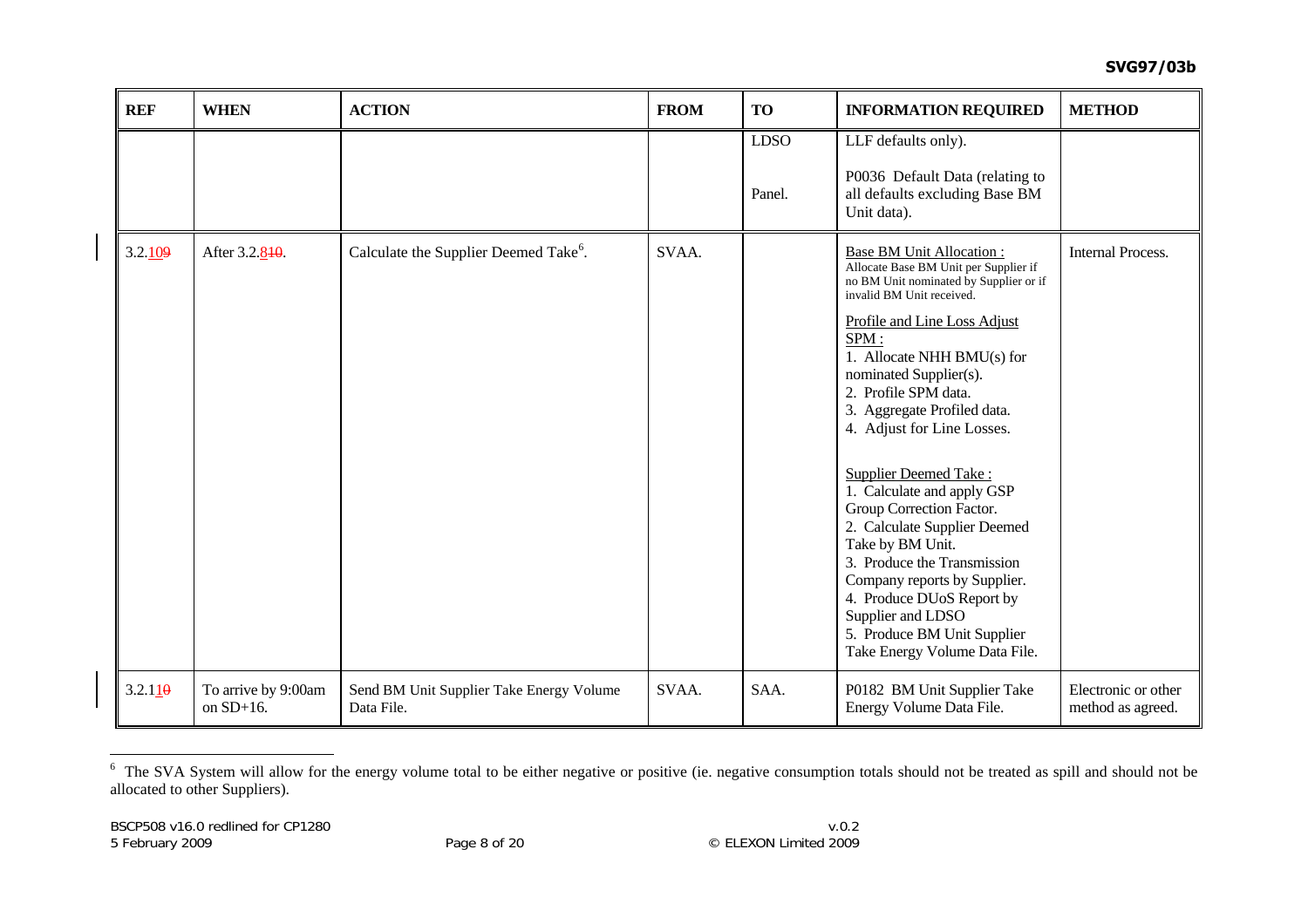| <b>REF</b> | <b>WHEN</b>                                                                       | <b>ACTION</b>                                                                                       | <b>FROM</b> | TO                        | <b>INFORMATION REQUIRED</b>                    | <b>METHOD</b>                            |
|------------|-----------------------------------------------------------------------------------|-----------------------------------------------------------------------------------------------------|-------------|---------------------------|------------------------------------------------|------------------------------------------|
| 3.2.124    | After 3.2.112.                                                                    | Send acknowledgement confirming receipt of<br>the BM Unit Supplier Take Energy Volume Data<br>File. | SAA.        | SVAA.                     | P0183 Stage 2 NETA Acknowledgement<br>Message. | Electronic or other<br>method as agreed. |
| 3.2.132    | After $3.2.113$ and<br>prior to $3.2.13\overline{5}$ and<br>if problem with file. | Send notification that problem with file.                                                           | <b>SAA</b>  | SVAA.                     | P0187 SAA Data Exception Report.               | Manual Process.                          |
| 3.2.143    | To arrive before<br>$12:30$ on $SD+16$ .                                          | Send relevant Transmission Company reports.                                                         | SVAA.       | Transmissio<br>n Company. | P0210 TUoS Report (HH/NHH<br>Split).           | Electronic or other<br>method as agreed. |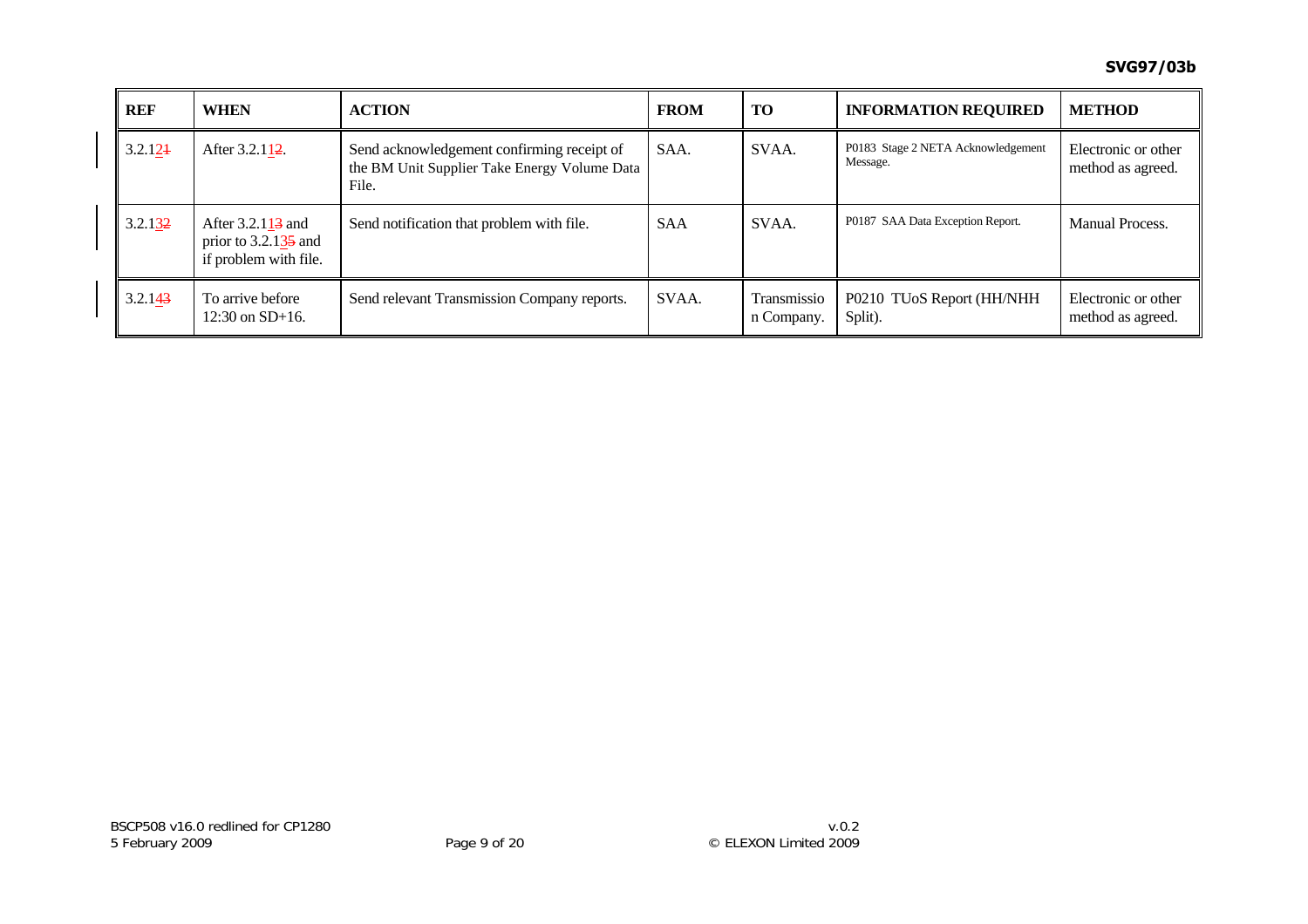| <b>REF</b> | <b>WHEN</b>  | <b>ACTION</b>                                                                      | <b>FROM</b> | TO         | <b>INFORMATION REQUIRED</b>                                                                                                                                                                                                                                                                                                                                                  | <b>METHOD</b>                            |
|------------|--------------|------------------------------------------------------------------------------------|-------------|------------|------------------------------------------------------------------------------------------------------------------------------------------------------------------------------------------------------------------------------------------------------------------------------------------------------------------------------------------------------------------------------|------------------------------------------|
|            |              |                                                                                    |             |            |                                                                                                                                                                                                                                                                                                                                                                              |                                          |
| 3.2.154    | By $SD+17$ . | Send remaining Initial Volume Allocation Run<br>Reports to the LDSO and Suppliers. | SVAA.       | LDSO.      | D0030 Non Half Hourly DUoS<br>Report. <sup>7</sup><br><b>D0036 Validated Half Hourly</b><br><b>Advances for Inclusion in</b><br><b>Aggregated Supplier Matrix<sup>8</sup>.</b>                                                                                                                                                                                               | Electronic or other<br>method as agreed. |
|            |              |                                                                                    |             | Suppliers. | D0030 Non Half Hourly DUoS<br>Report.<br>D0043 Supplier Deemed Take<br>Report.<br>D0079 Supplier Purchase Report.<br>D0081 Supplier Half Hourly<br>Demand Report.<br>D0082 Supplier – Supplier<br>Purchase Matrix Report.<br>D0266 Supplier Settlement<br>Header Report.<br>D0276 GSP Group Consumption<br>Totals Report.<br>D0296 Supplier BM Unit<br>Report <sup>9</sup> . |                                          |

<span id="page-19-0"></span> $^7$  Each LDSO will receive a single D0030 dataflow containing data for all the GSP Groups in which the LDSO is operating. In addition they will receive D0030 data for any Embedded LDSOs who have instructed SVAA to provide such data in accordance with 2.13.

<span id="page-19-1"></span><sup>&</sup>lt;sup>8</sup> Host LDSOs will receive a D0036 dataflow containing aggregated metering data for HH Metering Systems for any Embedded LDSOs who have instructed SVAA to provide such data in accordance with 2.13.

<span id="page-19-2"></span> $9$  This dataflow is optional and is only sent by the SVAA if the Supplier requests the dataflow via the NHD.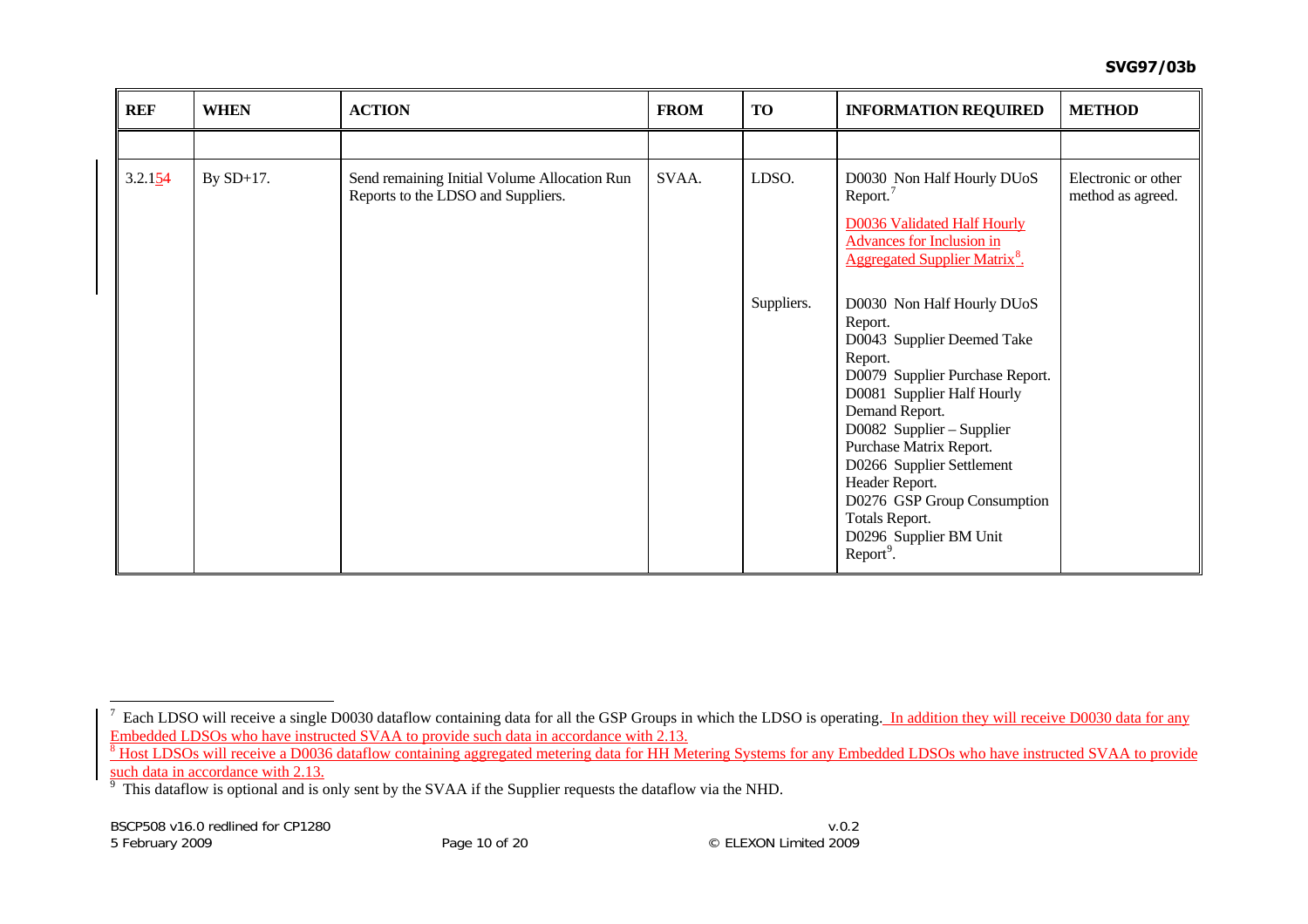| <b>REF</b> | <b>WHEN</b> <sup>11</sup> 12                                | <b>ACTION</b>                                                                                                                                                                                                                                                                                                               | <b>FROM</b>             | ΤO          | <b>INFORMATION REQUIRED</b>                                                                                                                                        | <b>METHOD</b>                            |
|------------|-------------------------------------------------------------|-----------------------------------------------------------------------------------------------------------------------------------------------------------------------------------------------------------------------------------------------------------------------------------------------------------------------------|-------------------------|-------------|--------------------------------------------------------------------------------------------------------------------------------------------------------------------|------------------------------------------|
| 3.3.1      | Following receipt of<br>relevant HH meter<br>data from HHDC | Send to SVAA a copy of HH meter data<br>received from HHDC.<br>Note that this requirement applies only to HH<br>Metering Systems for which the Embedded<br>LDSO has agreed to provide metering data to<br>the Host LDSO. The MSID of such Metering<br>Systems should be notified to SVAA in<br><u>accordance with 3.13.</u> | Embedded<br><b>LDSO</b> | <b>SVAA</b> | D0036 Validated Half Hourly<br><b>Advances for Inclusion in</b><br><b>Aggregated Supplier Matrix.</b><br>and/or<br><b>D0275 Validated Half Hourly</b><br>Advances. | Electronic or other<br>method as agreed. |
| 3.3.24     | By T-6WD.                                                   | Send revised aggregated HH meter data in<br>clocktime, in MWh for MSIDs to which DA is<br>appointed in SMRS.                                                                                                                                                                                                                | HHDA.                   | SVAA.       | D0040 Aggregated Half Hour Data<br>File (BM Unit(s) not supported)<br><b>or</b><br>D0298 BM Unit Aggregated Half<br>Hour Data File (BM Unit(s)<br>supported).      | Electronic or other<br>method as agreed. |
| 3.3.32     | By T-6WD.                                                   | Send SPM data (EACs/AAs values) in MWh, for<br>MSIDs to which DA is appointed in SMRS.                                                                                                                                                                                                                                      | <b>NHHDA</b>            | SVAA.       | D0041 Supplier Purchase Matrix<br>Data File.                                                                                                                       | Electronic or other<br>method as agreed. |

#### **3.3Timetabled Reconciliation Volume Allocation Run(s) for a Settlement Day (post Initial Volume Allocation Run)[10](#page-20-0)**

 $10$  If a dispute is required to be raised refer to BSCP11.

<span id="page-20-1"></span><span id="page-20-0"></span><sup>&</sup>lt;sup>11</sup> T is the Payment Date and this relates to the Settlement Day. All Timetabled Reconciliation Volume Allocation Runs take place a number of Working Days prior to the financial transfers (which take place on the Payment Date) between the FAA and Parties' Banks.

<span id="page-20-2"></span><sup>&</sup>lt;sup>12</sup> All timescales up to and including the sending of the BM Unit Supplier Take Energy Volume Data File to the SAA are dependent on the SVAA Calendar.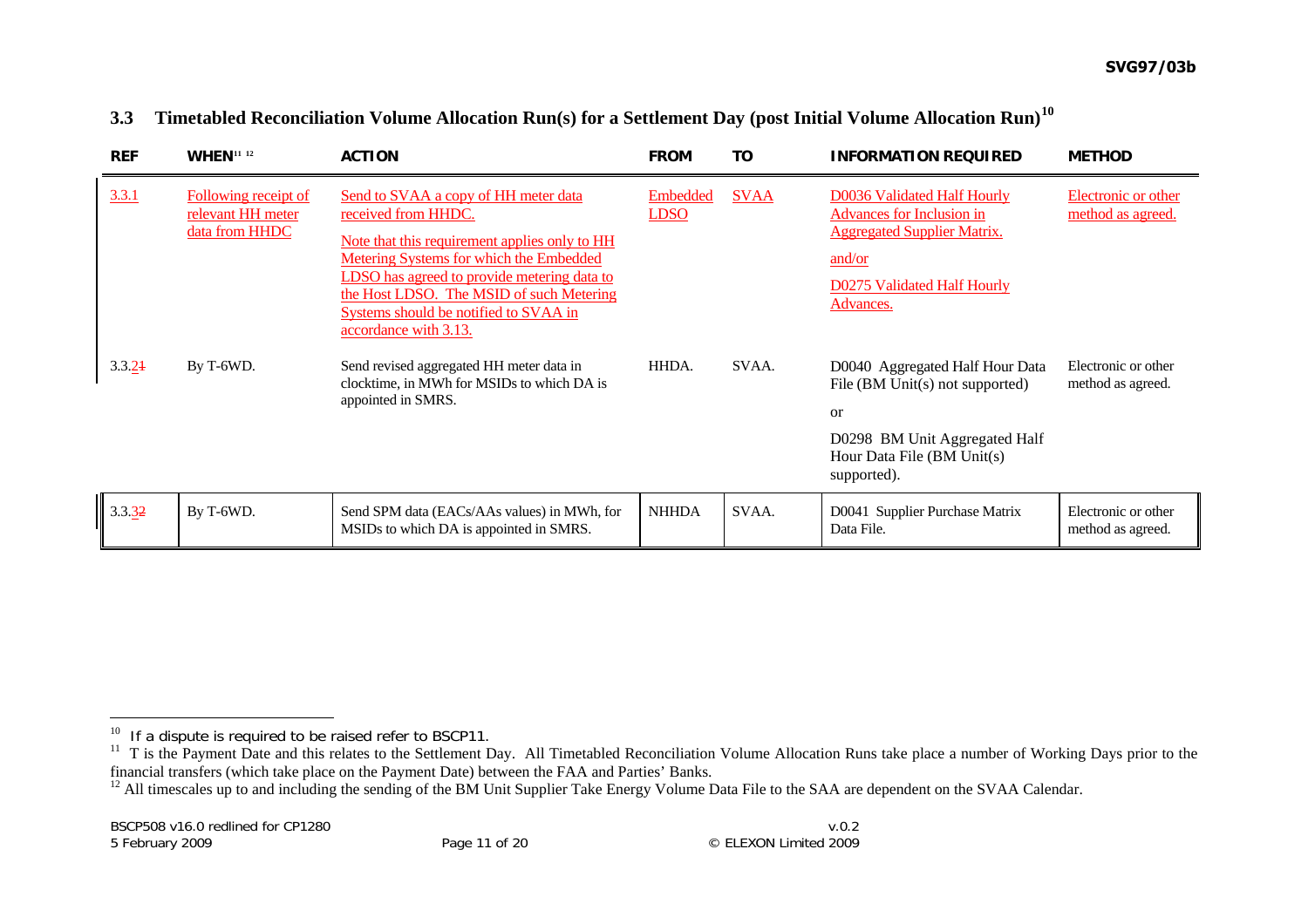| $3.3.\underline{43}$ | Before invoking run.                      | Load and validate incoming DA files. Check<br>that DA files expected have been received :                    | SVAA.           |                 | Appendix 4.1 – Validate Incoming<br>Data. | <b>Internal Process.</b>                 |
|----------------------|-------------------------------------------|--------------------------------------------------------------------------------------------------------------|-----------------|-----------------|-------------------------------------------|------------------------------------------|
|                      | At least 4 working<br>hours before T-6WD. | a) If file expected but not received, ask DA to<br>send file.                                                | SVAA.           | HHDA,           | P0034 Missing Data.                       |                                          |
|                      |                                           |                                                                                                              |                 | NHHDA.          |                                           | Electronic or other                      |
|                      | By T-6WD.                                 | Send file to SVAA.                                                                                           |                 |                 |                                           | method as agreed.                        |
|                      |                                           |                                                                                                              |                 |                 | Refer to the dataflow listed in           | Electronic or other                      |
|                      |                                           |                                                                                                              | HHDA.<br>NHHDA. | SVAA.           | 3.3.24                                    | method as agreed.                        |
|                      |                                           |                                                                                                              |                 |                 | Refer to the dataflow listed in<br>3.3.23 |                                          |
| 3.3.43<br>(Cont/d).  |                                           | If file invalid for reason other than standing<br>b)<br>data mismatch <sup>13</sup> , ask DA to send correct | SVAA.           | HHDA,<br>NHHDA. | P0035 Invalid Data.                       | Electronic or other                      |
|                      | Within 2 working<br>hours of notification | file.<br>Send correct file to SVAA.                                                                          |                 | SVAA.           |                                           | method as agreed.                        |
|                      | received from SVAA.                       |                                                                                                              | HHDA.<br>NHHDA. |                 |                                           | Electronic or other<br>method as agreed. |
|                      |                                           |                                                                                                              |                 |                 | Refer to the dataflow listed in           |                                          |
|                      |                                           |                                                                                                              |                 |                 | 3.3.24                                    |                                          |
|                      |                                           |                                                                                                              |                 |                 | Refer to the dataflow listed in<br>3.3.32 |                                          |
|                      |                                           | Re-load and validate DA files.                                                                               | SVAA.           |                 |                                           | <b>Internal Process.</b>                 |

<span id="page-21-0"></span><sup>13</sup> The SVAA standing data will be automatically amended to agree with the data provided by the Data Aggregator by the SVAA software (BSCP507).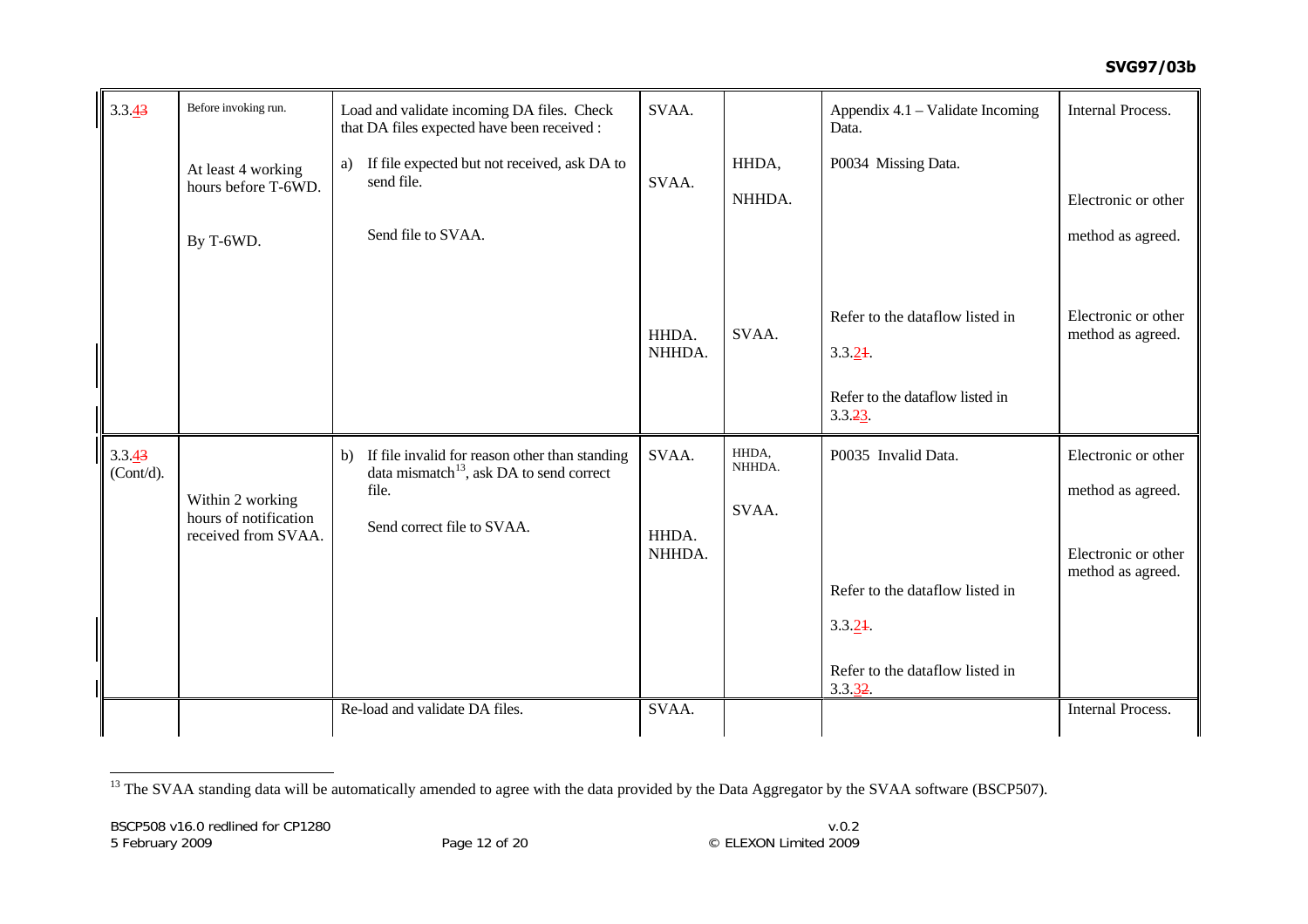| $\  3.3.54$ | By T-6WD.        | Send GSP Group Take data.                                              | CDCA. | SVAA. | P0012 GSP Group Take Data File.                | Electronic or other<br>method as agreed. |
|-------------|------------------|------------------------------------------------------------------------|-------|-------|------------------------------------------------|------------------------------------------|
| $\  3.3.65$ | Following 3.3.6. | Send acknowledgement confirming receipt of<br>the GSP Group Take data. | SVAA. | CDCA. | P0183 Stage 2 NETA<br>Acknowledgement Message. | Electronic or other<br>method as agreed. |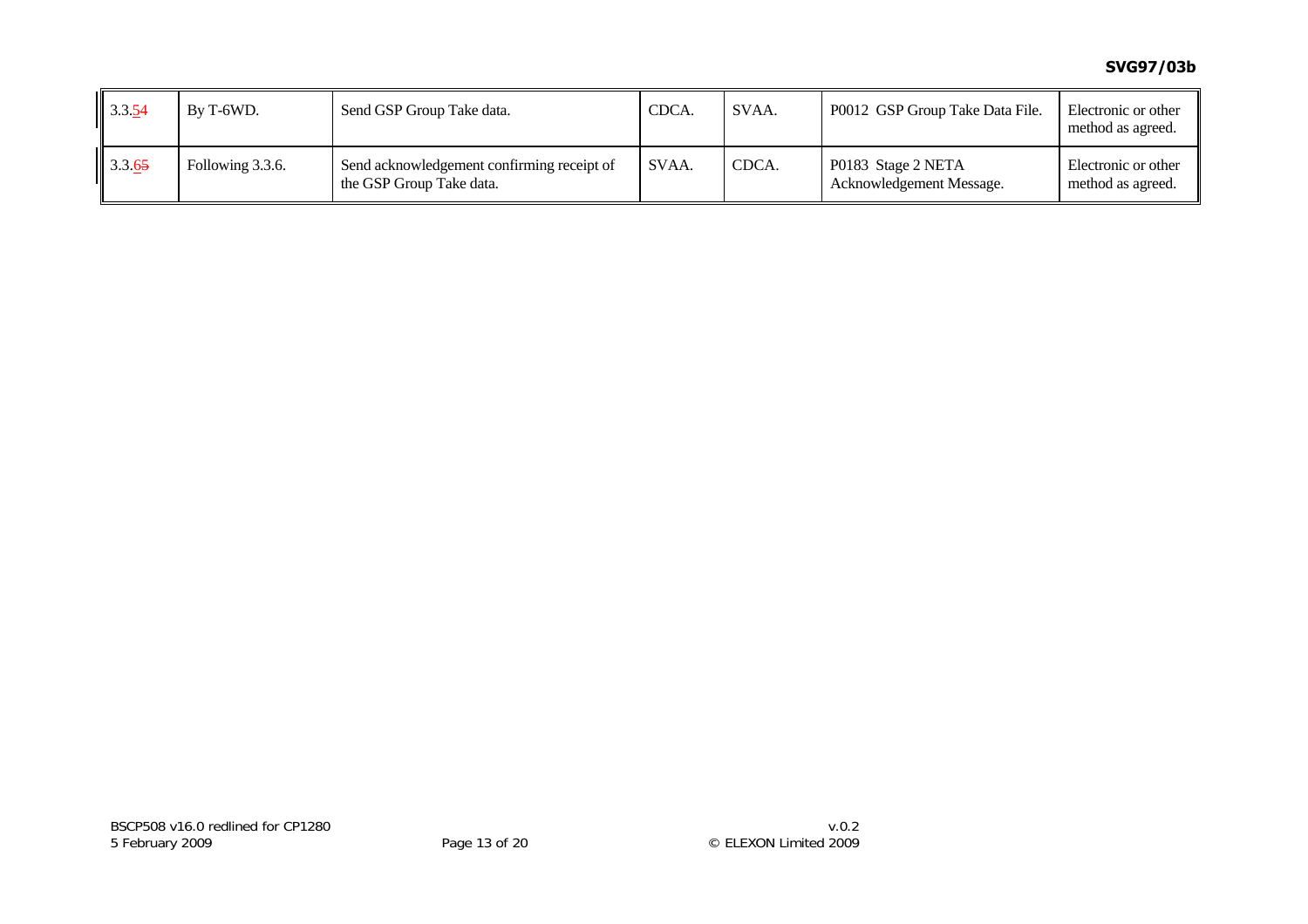## **SVG97/03b**

| 3.3.76 | By T-5WD. | Load and validate incoming CDCA data.                 | SVAA. | Appendix $4.1$ – Validate Incoming | Internal Process. |
|--------|-----------|-------------------------------------------------------|-------|------------------------------------|-------------------|
|        |           | If CDCA data missing or invalid then default<br>data. |       | Data.                              |                   |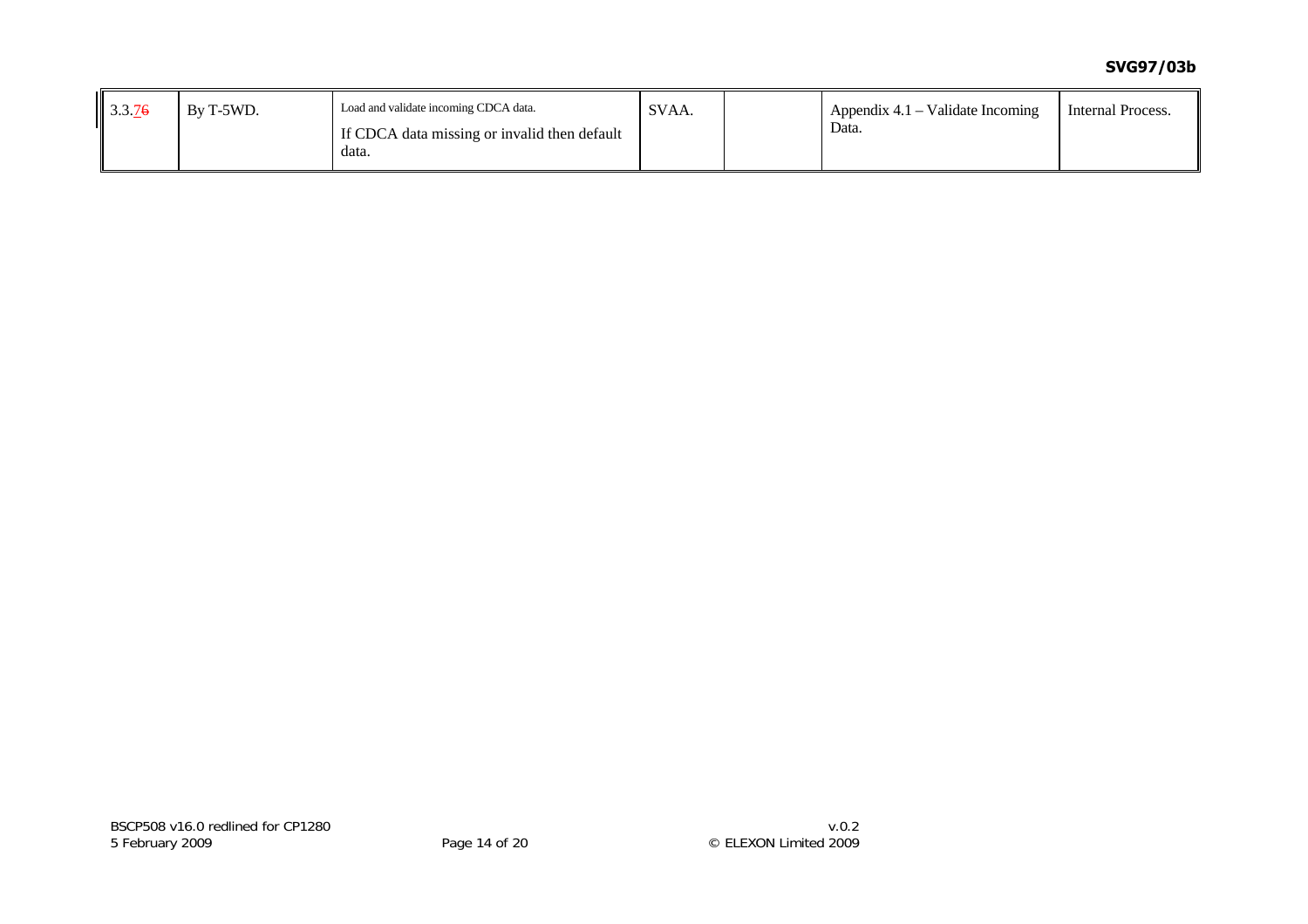## **SVG97/03b**

<span id="page-24-1"></span><span id="page-24-0"></span>

| 3.3.87          | By T-5WD.                         | Invoke $run14$ :                                                                                                                                                                                   |           |                       | Appendix 4.1 – Validate Incoming |                          |
|-----------------|-----------------------------------|----------------------------------------------------------------------------------------------------------------------------------------------------------------------------------------------------|-----------|-----------------------|----------------------------------|--------------------------|
|                 |                                   | Review the DA files and check that the                                                                                                                                                             | SVAA.     |                       | Data.                            |                          |
|                 |                                   | expected files have been received :                                                                                                                                                                |           |                       |                                  |                          |
|                 |                                   |                                                                                                                                                                                                    |           |                       |                                  | <b>Internal Process.</b> |
|                 |                                   | If file does not match expected details<br>a)<br>modify the standing data for this Settlement<br>Day only and where appropriate, re-load<br>and validate data.<br>Inform NHD.                      | SVAA.     |                       |                                  | <b>Internal Process.</b> |
|                 |                                   | NHD logs call.                                                                                                                                                                                     |           |                       |                                  |                          |
|                 |                                   | If file not received as expected, default<br>b)<br>data.                                                                                                                                           |           | NHD.                  |                                  |                          |
|                 |                                   | Retrieve all input data for use in Timetabled<br>Reconciliation Volume Allocation Run.                                                                                                             | SVAA.     |                       |                                  |                          |
|                 |                                   |                                                                                                                                                                                                    |           |                       |                                  | Electronic or other      |
|                 |                                   |                                                                                                                                                                                                    |           |                       |                                  | method as agreed.        |
|                 |                                   |                                                                                                                                                                                                    | $NHD15$ . |                       |                                  |                          |
|                 |                                   |                                                                                                                                                                                                    |           |                       |                                  | Internal Process.        |
|                 |                                   |                                                                                                                                                                                                    | SVAA.     |                       |                                  |                          |
|                 |                                   |                                                                                                                                                                                                    |           |                       |                                  |                          |
|                 |                                   | <sup>14</sup> If more than one file received from the sender, the SVAA will use the file with the let use the file with the let use the run. The SVA System must store data relating to the latest |           |                       |                                  | <b>Internal Process.</b> |
| 5 February 2009 | BSCP508 v16.0 redlined for CP1280 | Page 15 of 20                                                                                                                                                                                      |           | © ELEXON Limited 2009 | v.0.2                            | Internal Process.        |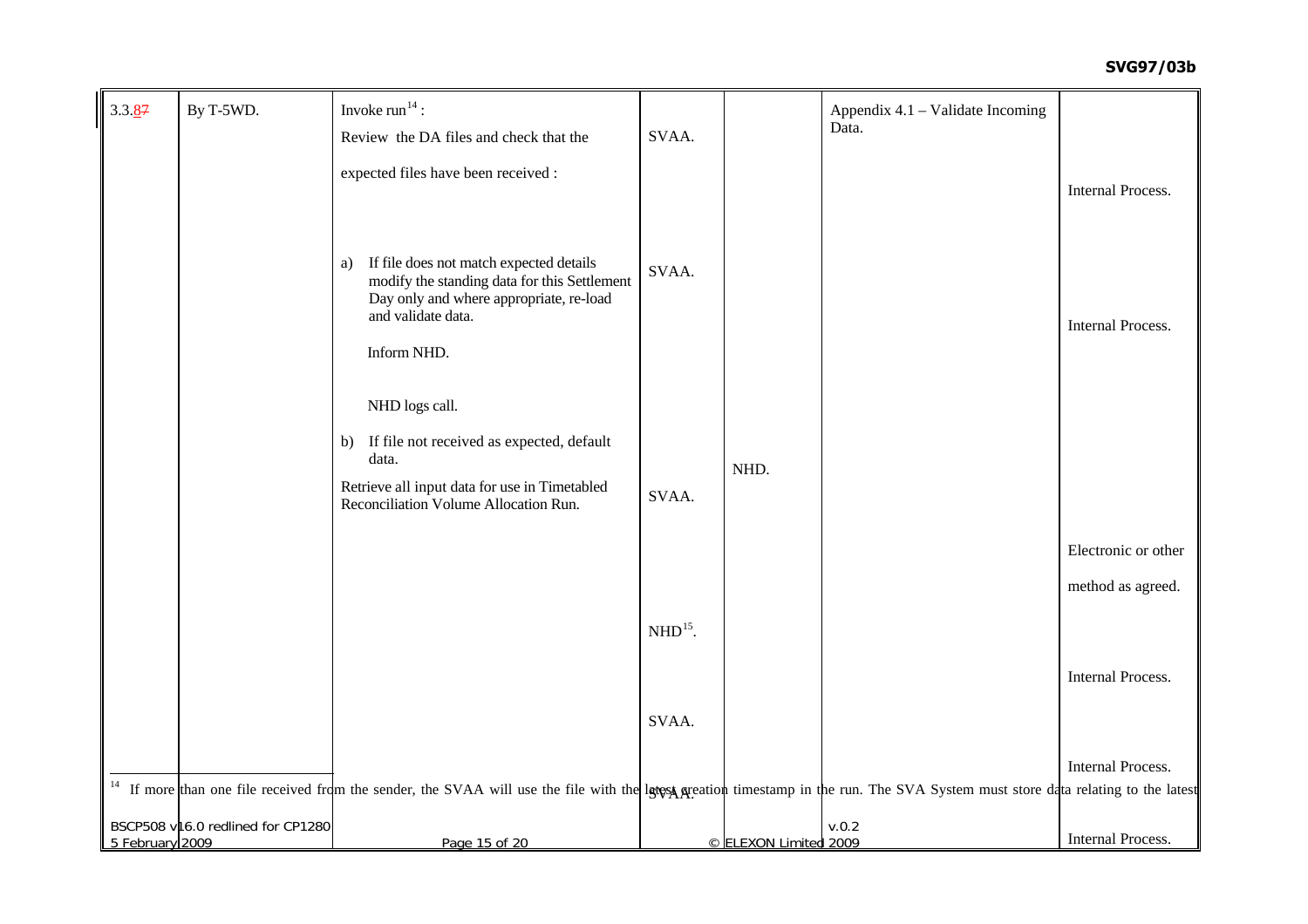| 3.3.98 | If data defaulted for<br>use in run, by T-5WD. | Send relevant notification to each of the parties<br>listed that default data to be used in the<br><b>Timetabled Reconciliation Volume Allocation</b> | $SVAA16$ . | Suppliers.  | P0036 Default Data (relating to<br>DA defaults only).                            | <b>Manual Process.</b> |
|--------|------------------------------------------------|-------------------------------------------------------------------------------------------------------------------------------------------------------|------------|-------------|----------------------------------------------------------------------------------|------------------------|
|        |                                                | Run.                                                                                                                                                  |            | <b>LDSO</b> | P0036 Default Data (relating to LLF<br>defaults only).                           |                        |
|        |                                                |                                                                                                                                                       |            | Panel.      | P0036 Default Data (relating to all<br>defaults excluding Base BM Unit<br>data). |                        |

Settlement and its associated Reconciliation Volume Allocation Run for each SD, for subsequent reporting.

<span id="page-25-0"></span><sup>15</sup> The NHD will request second line support from SVAA to resolve the validation errors.

<sup>16</sup> If CDCA data is to be defaulted, the SVAA will not report that this data is being defaulted to any of the parties listed in this step.

BSCP508 v16.0 redlined for CP1280 5 February 2009 Page 16 of 20 © ELEXON Limited 2009

 $v.0.2$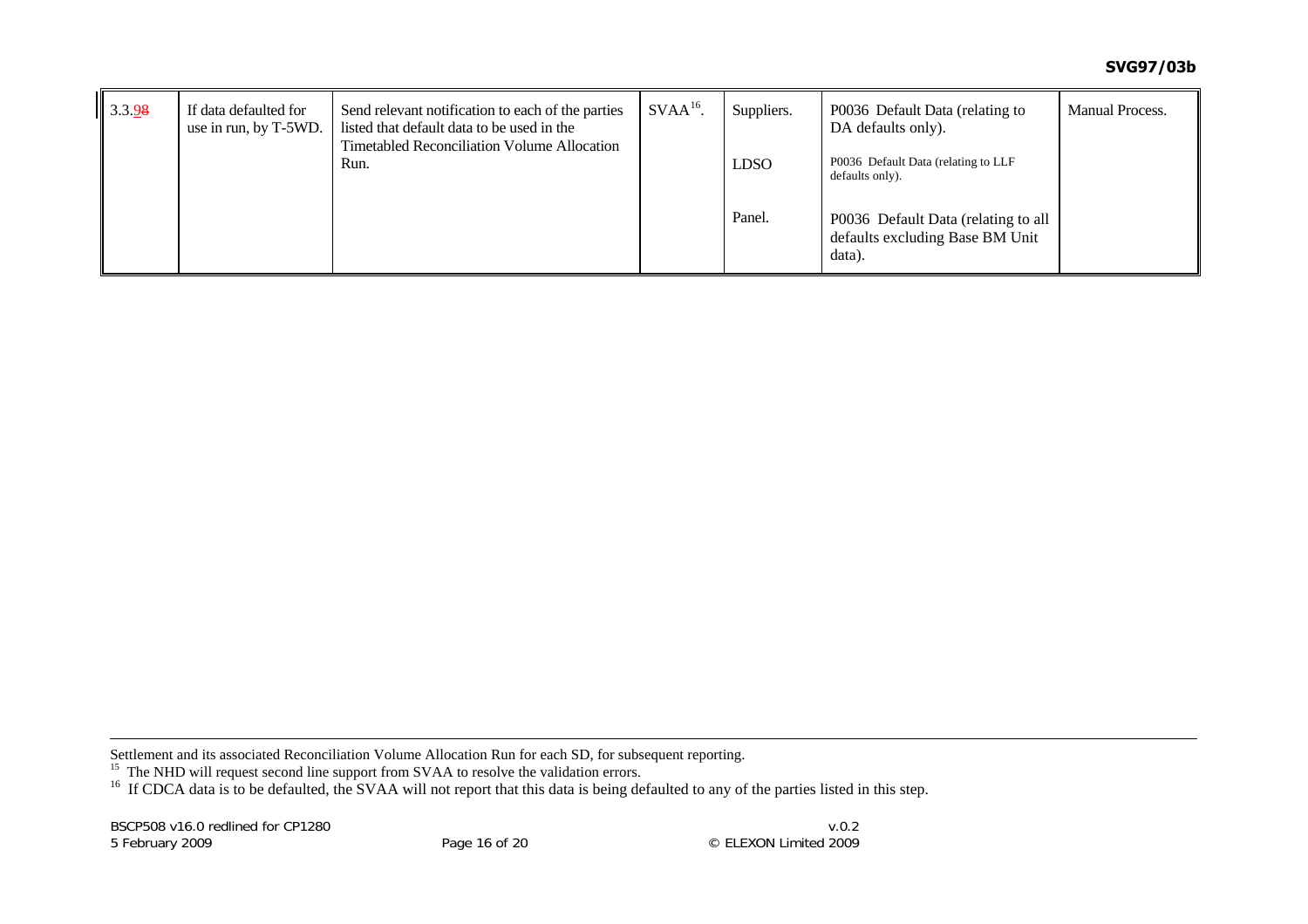| 3.3.109 | By T-5WD. | Calculate the Supplier Deemed Take <sup>17</sup> . | SVAA. | <b>Base BM Unit Allocation:</b>                                                                                                                                                                                                    | <b>Internal Process.</b> |
|---------|-----------|----------------------------------------------------|-------|------------------------------------------------------------------------------------------------------------------------------------------------------------------------------------------------------------------------------------|--------------------------|
|         |           |                                                    |       | Allocate Base BM Unit per                                                                                                                                                                                                          |                          |
|         |           |                                                    |       | Supplier if no BM Unit nominated                                                                                                                                                                                                   |                          |
|         |           |                                                    |       | by Supplier or if invalid BM Unit                                                                                                                                                                                                  |                          |
|         |           |                                                    |       | received.                                                                                                                                                                                                                          |                          |
|         |           |                                                    |       | Profile and Line Loss Adjust SPM :<br>1. Allocate NHH BMU(s) for                                                                                                                                                                   |                          |
|         |           |                                                    |       | nominated Supplier(s).                                                                                                                                                                                                             |                          |
|         |           |                                                    |       | 2. Profile SPM data.                                                                                                                                                                                                               |                          |
|         |           |                                                    |       | 3. Aggregate Profiled data.                                                                                                                                                                                                        |                          |
|         |           |                                                    |       | 4. Adjust for Line Losses.<br><b>Supplier Deemed Take:</b><br>1. Calculate and apply GSP Group                                                                                                                                     |                          |
|         |           |                                                    |       | Correction Factor.                                                                                                                                                                                                                 |                          |
|         |           |                                                    |       | 2. Calculate Supplier Deemed Take,<br>by BM Unit.<br>3. Produce the Transmission<br>Company reports by Supplier.<br>4. Produce DUoS Report by<br>Supplier and LDSO<br>5. Produce BM Unit Supplier Take<br>Energy Volume Data File. |                          |

<span id="page-26-0"></span><sup>17</sup> The SVA System will allow for the energy volume total to be either negative or positive (ie. negative consumption totals should not be treated as spill and should not be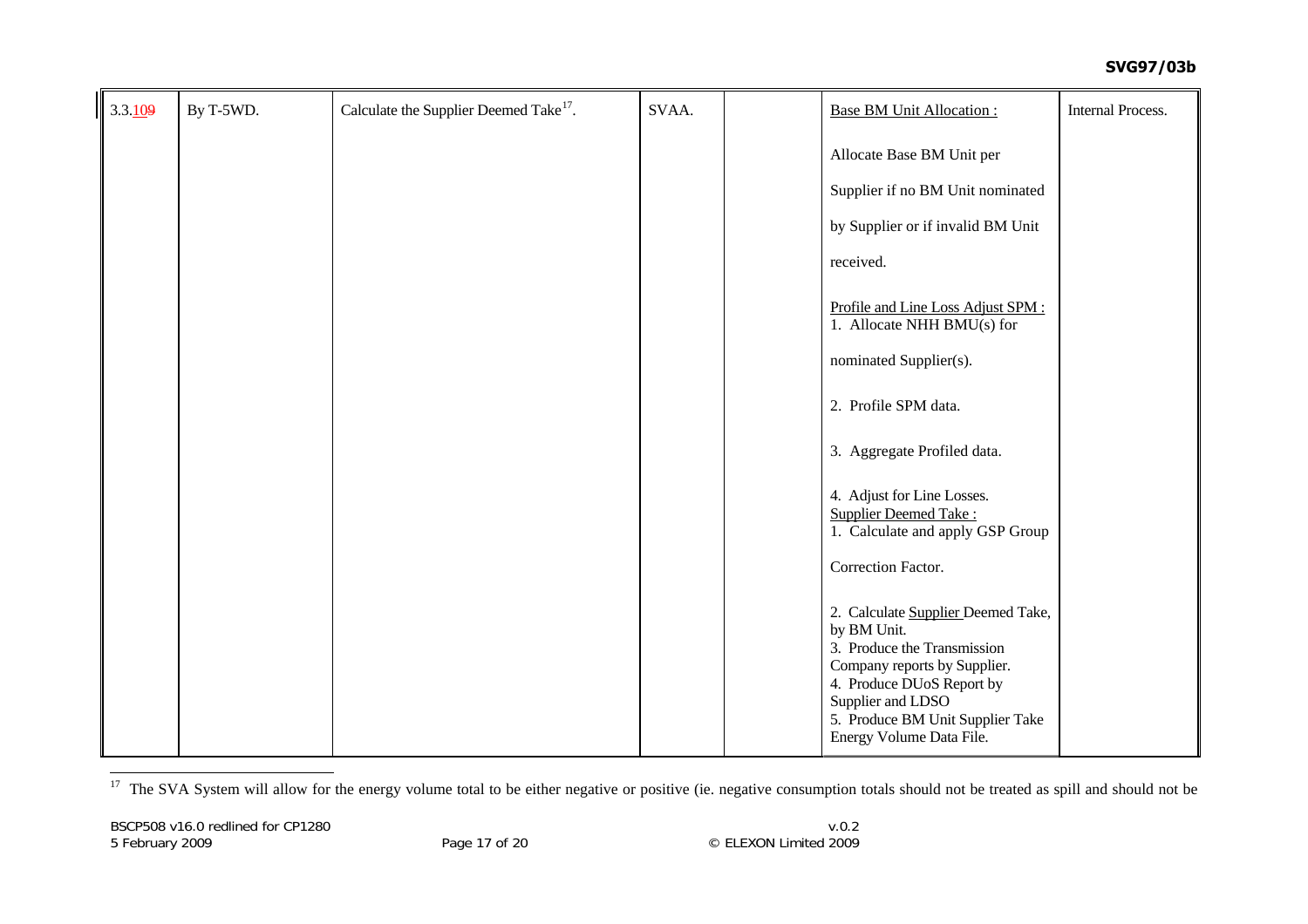| $3.3.11\theta$ | For receipt by<br>$09:00$ hrs on T-4WD.                                           | Send BM Unit Supplier Take Energy Volume<br>Data File.                                              | SVAA. | SAA.       | P0182 BM Unit Supplier Take<br>Energy Volume Data File. | Electronic or other<br>method as agreed. |
|----------------|-----------------------------------------------------------------------------------|-----------------------------------------------------------------------------------------------------|-------|------------|---------------------------------------------------------|------------------------------------------|
| 3.3.124        | After 3.3.102.                                                                    | Send acknowledgement confirming receipt of<br>the BM Unit Supplier Take Energy Volume Data<br>File. | SAA.  | SVAA.      | P0183 Stage 2 NETA<br>Acknowledgement Message.          | Electronic or other<br>method as agreed. |
| 3.3.132        | After $3.3.113$ and<br>prior to $3.3.1\overline{35}$ and if<br>problem with file. | Send notification that problem with file.                                                           | SAA.  | $SVAA18$ . | P0187 SAA Data Exception<br>Report.                     | Manual Process.                          |

allocated to other Suppliers).

<span id="page-27-0"></span><sup>18</sup> Following receipt of this dataflow, the SVAA will investigate the problem and notify the Panel of the outcome of the investigation.

BSCP508 v16.0 redlined for CP1280 5 February 2009 Page 18 of 20 © ELEXON Limited 2009

 $v.0.2$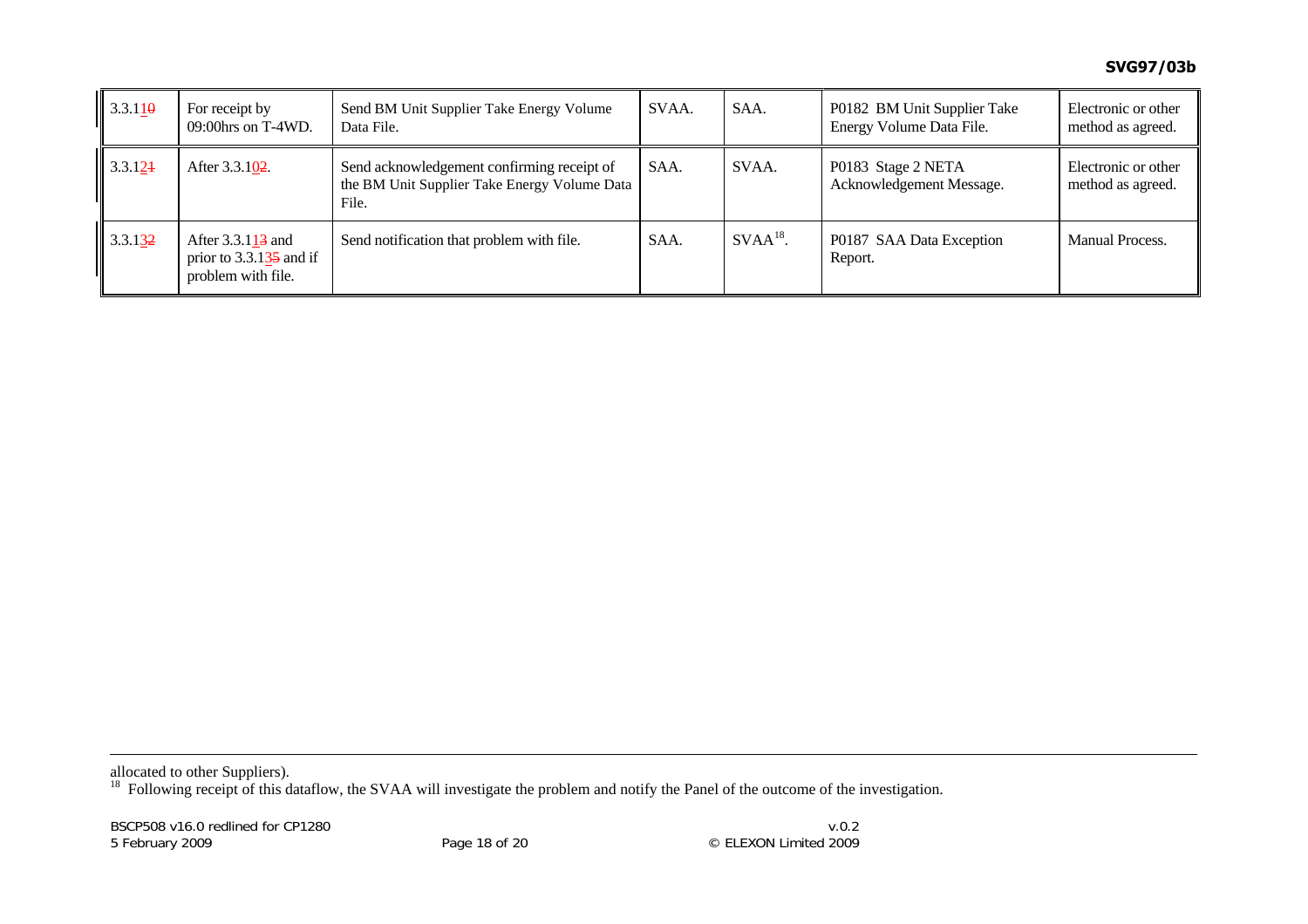#### **SVG97/03b**

| 3.3.143 | By 12:30hrs on T-<br>4WD. | Send relevant Transmission Company reports.                                                             | SVAA. | Transmission<br>Company. | P0210 TUoS Report (HH/NHH<br>Split).                                                                                                                                                                                                                                                                                                                                                                                                                                                                                                                    | Electronic or other<br>method as agreed. |
|---------|---------------------------|---------------------------------------------------------------------------------------------------------|-------|--------------------------|---------------------------------------------------------------------------------------------------------------------------------------------------------------------------------------------------------------------------------------------------------------------------------------------------------------------------------------------------------------------------------------------------------------------------------------------------------------------------------------------------------------------------------------------------------|------------------------------------------|
| 3.3.154 | By T-3WD.                 | Send remaining Timetabled Reconciliation<br>Volume Allocation Run Reports to the LDSO<br>and Suppliers. | SVAA. | LDSO.<br>Suppliers.      | D0030 Non Half Hourly DUoS<br>Report. <sup>19</sup><br><b>D0036 Validated Half Hourly</b><br><b>Advances for Inclusion in</b><br>Aggregated Supplier Matrix <sup>20</sup> .<br>D0030 Non Half Hourly DUoS<br>Report.<br>D0043 Supplier Deemed Take<br>Report.<br>D0079 Supplier Purchase Report.<br>D0081 Supplier Half Hourly<br>Demand Report.<br>D0082 Supplier – Supplier<br>Purchase Matrix Report.<br>D0266 Supplier Settlement Header<br>Report.<br>D0276 GSP Group Consumption Totals<br>Report.<br>D0296 Supplier BM Unit Report <sup>21</sup> | Electronic or other<br>method as agreed. |

# **[NO CHANGES PROPOSED TO SECTIONS 3.4 TO 3.12 INCLUSIVE]**

<span id="page-28-0"></span><sup>&</sup>lt;sup>19</sup> Each LDSO will receive a single D0030 dataflow containing data for all the GSP Groups in which the LDSO is operating. In addition they will receive D0030 data for any Embedded LDSOs who have instructed SVAA to provide such data in accordance with 2.13.

<span id="page-28-1"></span><sup>&</sup>lt;sup>20</sup> Host LDSOs will receive a D0036 dataflow containing aggregated metering data for HH Metering Systems for any Embedded LDSOs who have instructed SVAA to provide such data in accordance with 2.13.

<span id="page-28-2"></span> $21$  This dataflow is optional and is only sent by the SVAA if the Supplier requests the dataflow via the NHD.